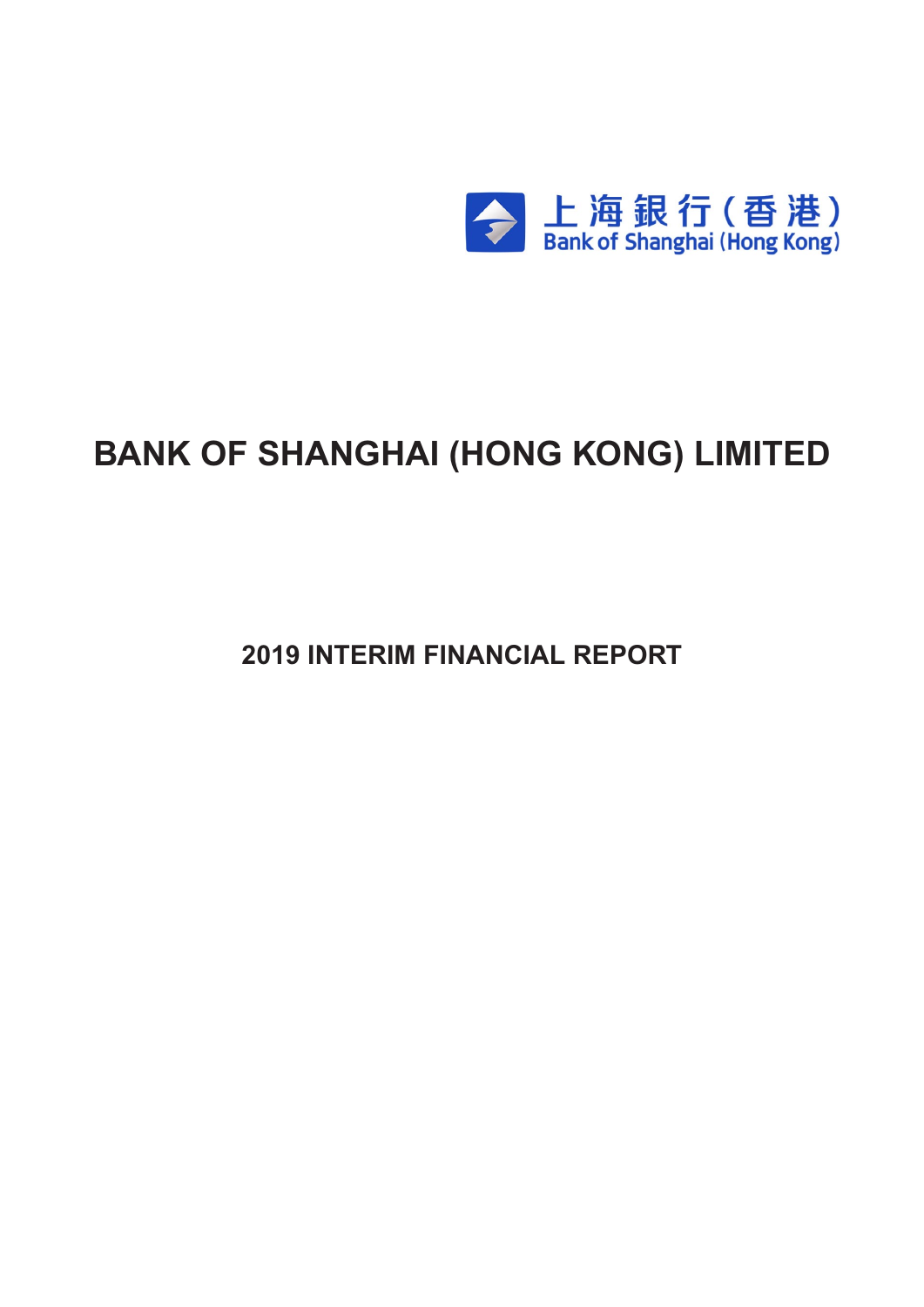# **BANK OF SHANGHAI (HONG KONG) LIMITED Interim financial report For the six months ended 30 June 2019**

# **CONTENTS**

|                                                            | Page(s) |
|------------------------------------------------------------|---------|
| <b>Financial Review</b>                                    | 1       |
| Consolidated Statement of Comprehensive Income (Unaudited) | 2       |
| Consolidated Statement of Financial Position (Unaudited)   | 3       |
| Consolidated Statement of Changes in Equity (Unaudited)    | 4       |
| Consolidated Statement of Cash Flows (Unaudited)           | 5       |
| Notes to Consolidated Financial Statements (Unaudited)     | 6       |
| Review Report to the Board of Directors                    | 37      |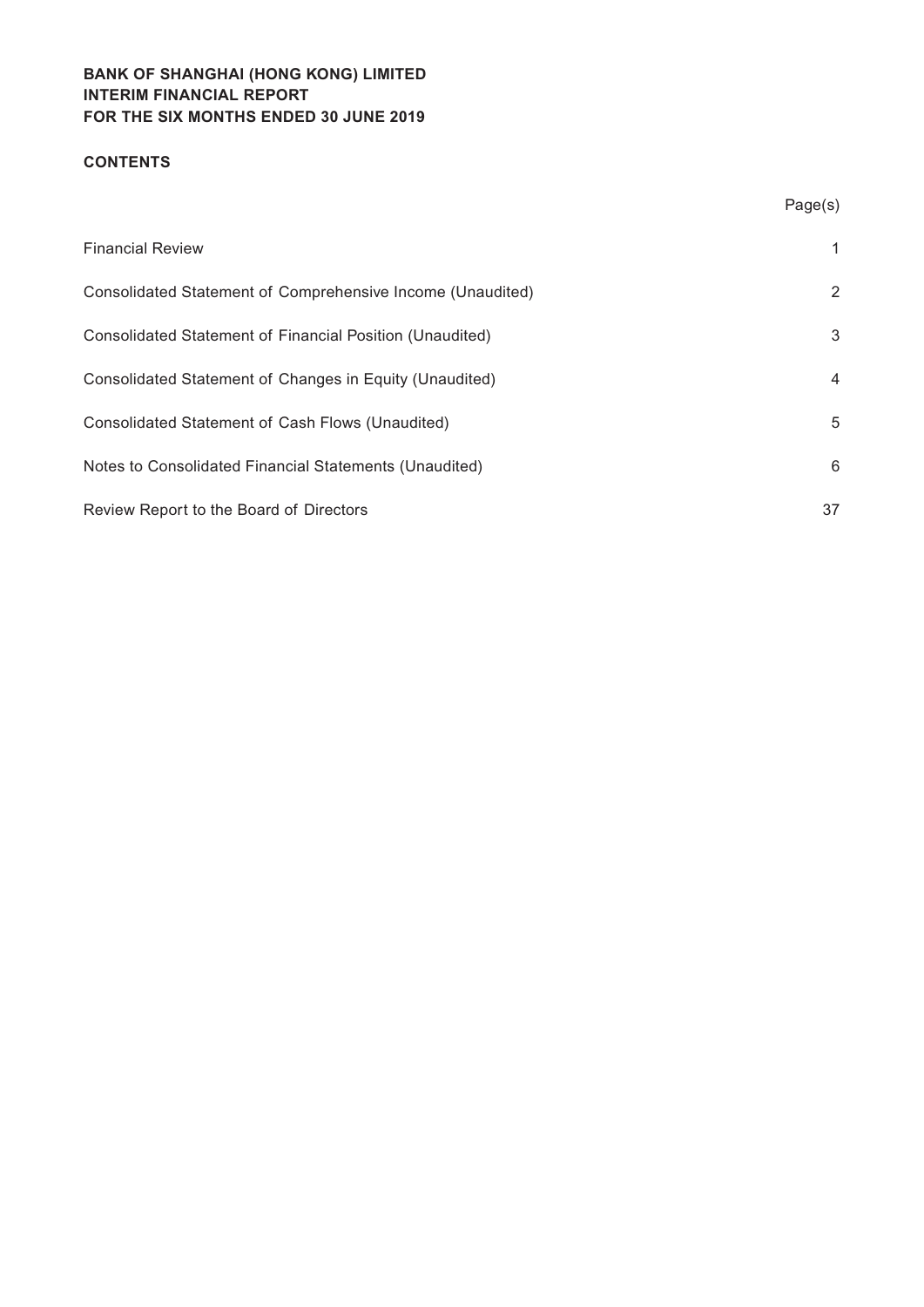# **BANK OF SHANGHAI (HONG KONG) LIMITED Interim financial report For the six months ended 30 June 2019**

Bank of Shanghai (Hong Kong) Limited (the "Company") is pleased to present the interim financial report of the Company and its subsidiaries (the "Group") for the first half of 2019 ended 30 June 2019. The consolidated statement of comprehensive income, the consolidated statement of cash flows, and the consolidated statement of changes in equity for the six months period ended 30 June 2019, and the consolidated statement of financial position as at 30 June 2019 of the Group, (all of which are unaudited) along with the explanatory notes are illustrated on pages 6 to 36 of this interim financial report.

## **Financial Review**

The Group's pre-tax profit for the period was HK\$205 million, which increased by 41% as compared with the same period of the previous year. It should be noted that the Group's operating results included a foreign exchange translation loss of HK\$4 million (first half of 2018: loss of HK\$7 million) on the capital denominated in Renminbi ("RMB") due to depreciation of RMB against HK Dollar during the period. The increase in the net profit was mainly driven by the 29% increase in net interest income. Operating expenses increased by 29% to HK\$131 million mainly due to increase in staff cost and premises cost. Allowances for credit and other losses were HK\$55 million, 30% lower than the same period last year.

Total loans and advances to customers were up by 0.4% to HK\$14,887 million from 2018 year end, customer deposits increased by 8.9% to HK\$10,347 million.

The Group's financial position continued sound. Total capital adequacy ratio was maintained at a comfortable level at 22.6%, and the average liquidity maintenance ratio ("LMR") at 65.4%. Both ratios are calculated on unconsolidated basis and adequately met the statutory requirements.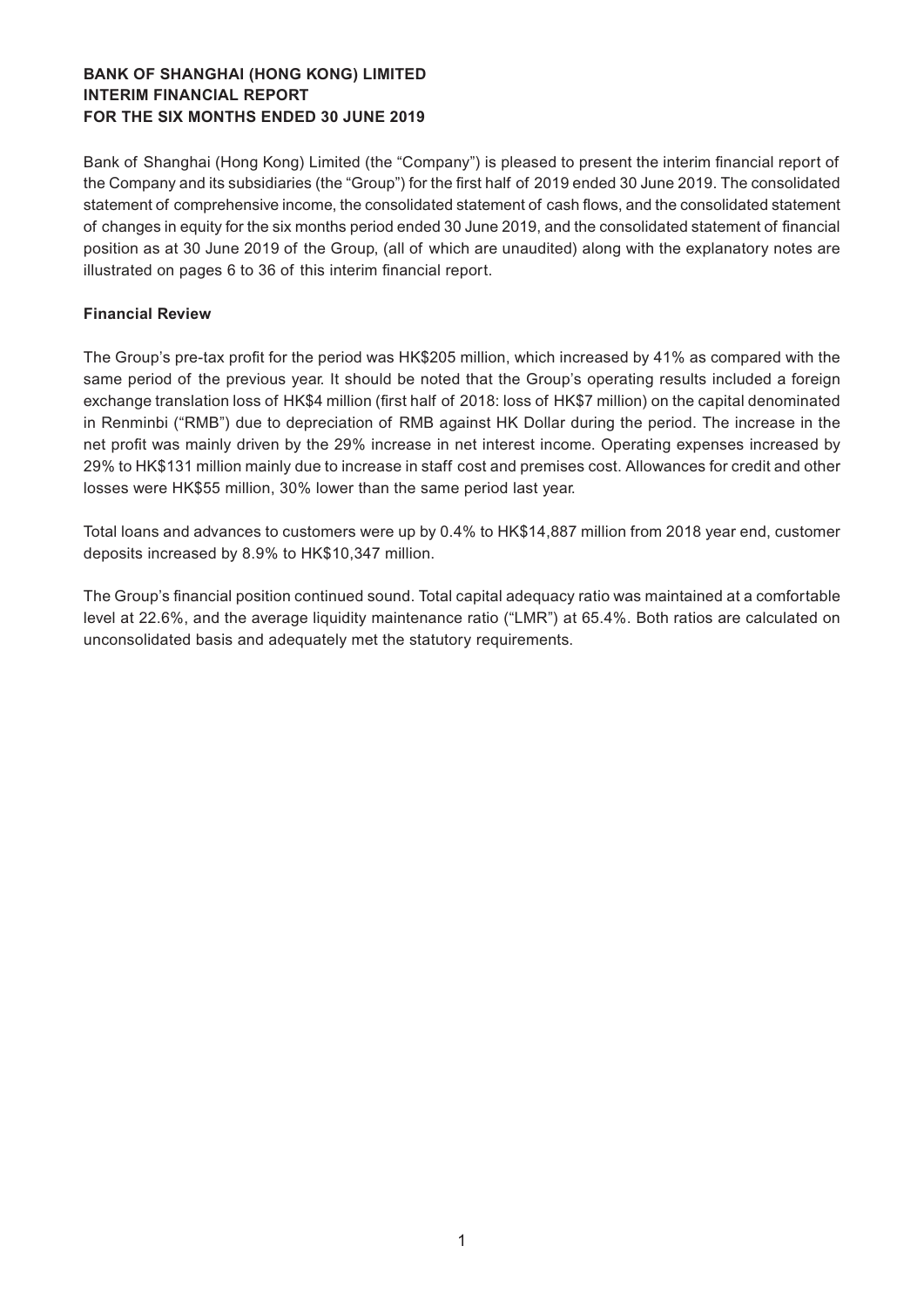# **CONSOLIDATED STATEMENT OF COMPREHENSIVE INCOME (unaudited)**

| <b>Notes</b>     | 6 months ended<br>30 Jun 2019                                           | 6 months ended<br>30 Jun 2018 |
|------------------|-------------------------------------------------------------------------|-------------------------------|
|                  | HK\$'000                                                                | HK\$'000                      |
|                  | 656,339                                                                 | 530,210                       |
|                  | (359, 751)                                                              | (300, 161)                    |
| 5                | 296,588                                                                 | 230,049                       |
| 6                | 89,128                                                                  | 70,838                        |
|                  |                                                                         |                               |
|                  |                                                                         | 23,665                        |
|                  | 622                                                                     | (953)<br>3,548                |
|                  | 391,903                                                                 | 327,147                       |
| 8                | (131, 390)                                                              | (102, 141)                    |
|                  | 260,513                                                                 | 225,006                       |
| $\boldsymbol{9}$ | (55, 181)                                                               | (79, 192)                     |
|                  | 205,332                                                                 | 145,814                       |
| 10               | (36, 354)                                                               | (25, 982)                     |
|                  | 168,978                                                                 | 119,832                       |
|                  |                                                                         |                               |
|                  |                                                                         |                               |
|                  |                                                                         |                               |
|                  | (824)                                                                   | (7, 444)                      |
| 11               | 177,279                                                                 | (112, 262)                    |
|                  | 345,433                                                                 | 126                           |
|                  | Net (loss)/income from financial instruments measured<br>$\overline{7}$ | (6, 406)<br>11,971            |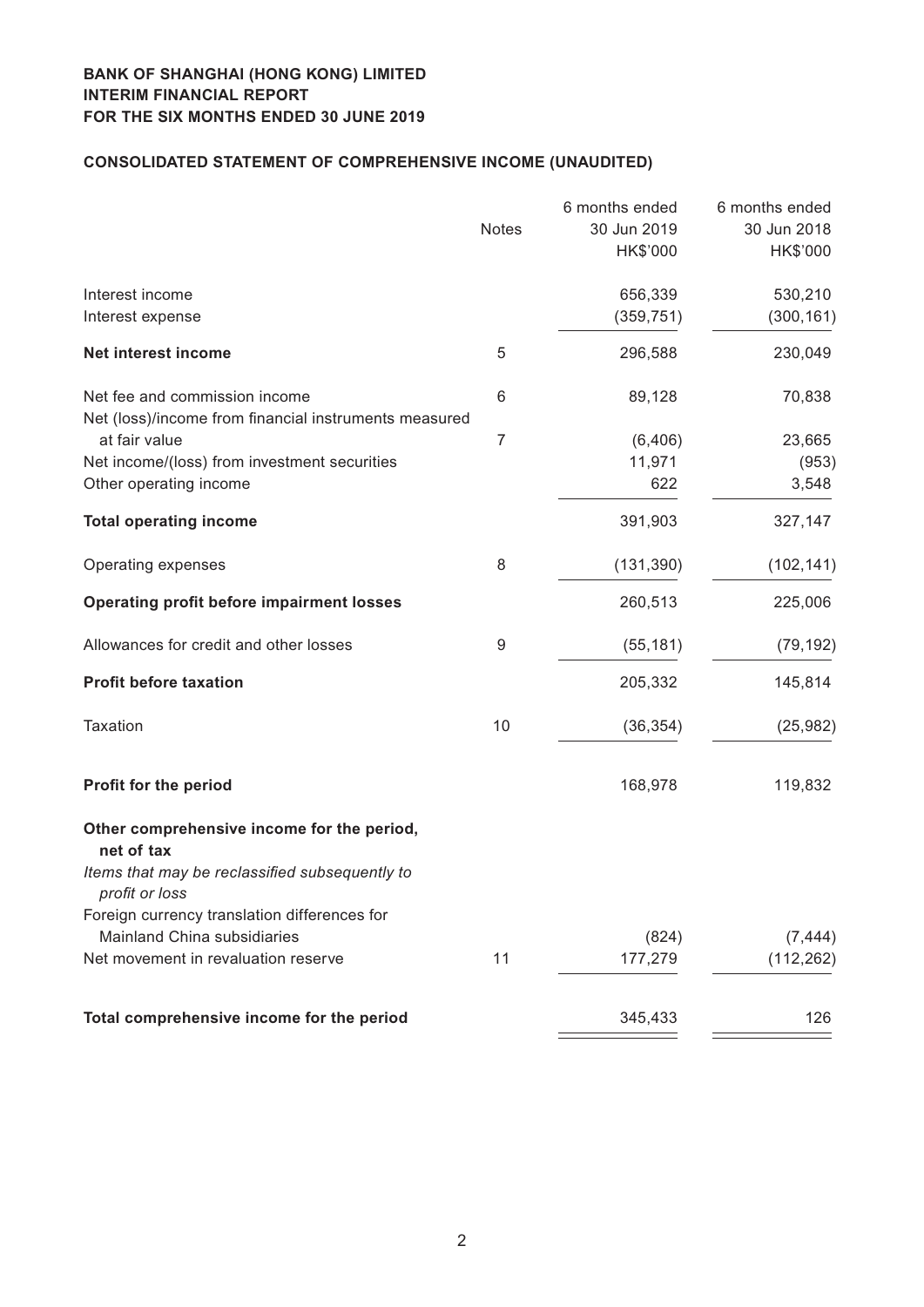# **CONSOLIDATED STATEMENT OF FINANCIAL POSITION (unaudited)**

|                                                          | <b>Notes</b> | 30 Jun 2019<br>HK\$'000 | 31 Dec 2018<br>HK\$'000 |
|----------------------------------------------------------|--------------|-------------------------|-------------------------|
| <b>Assets</b>                                            |              |                         |                         |
| Cash and balances with banks and central bank            | 12           | 652,128                 | 1,394,837               |
| Placements with and advances to banks                    | 13           | 1,973,228               | 2,592,414               |
| Financial assets at fair value through profit or loss    |              | 660,281                 | 287,024                 |
| Derivative financial assets                              | 21           | 23,005                  | 32,787                  |
| Loans and advances to customers                          | 14           | 14,887,327              | 14,830,120              |
| Investment securities                                    | 15           | 9,736,544               | 9,118,004               |
| Investment in associate                                  |              | 227                     | 228                     |
| Property and equipment                                   | 16           | 15,011                  | 16,437                  |
| Intangible assets                                        |              | 4,289                   | 5,134                   |
| Current tax recoverable                                  |              |                         | 2,000                   |
| Deferred tax assets                                      |              | 35,099                  | 54,567                  |
| Other assets                                             | 17           | 388,821                 | 256,907                 |
| <b>TOTAL ASSETS</b>                                      |              | 28,375,960              | 28,590,459              |
| <b>Liabilities</b>                                       |              |                         |                         |
| Deposits from customers                                  | 18           | 10,347,469              | 9,503,353               |
| Deposits from banks                                      |              | 5,333,988               | 4,981,828               |
| <b>Trading liabilities</b>                               |              | 122,190                 | 8,159                   |
| Derivative financial liabilities                         | 21           | 25,572                  | 48,430                  |
| Certificates of deposit and other debt securities issued | 19           | 6,995,921               | 9,126,264               |
| Current tax payable                                      |              | 63,216                  | 42,275                  |
| Other liabilities                                        | 20           | 659,229                 | 397,208                 |
| <b>TOTAL LIABILITIES</b>                                 |              | 23,547,585              | 24, 107, 517            |
| <b>Capital and reserves</b>                              |              |                         |                         |
| Share capital                                            | 23           | 4,000,000               | 4,000,000               |
| Retained profits                                         |              | 801,761                 | 626,045                 |
| Other reserves                                           |              | 26,614                  | (143, 103)              |
| <b>TOTAL EQUITY</b>                                      |              | 4,828,375               | 4,482,942               |
| <b>TOTAL EQUITY AND LIABILITIES</b>                      |              | 28,375,960              | 28,590,459              |
|                                                          |              |                         |                         |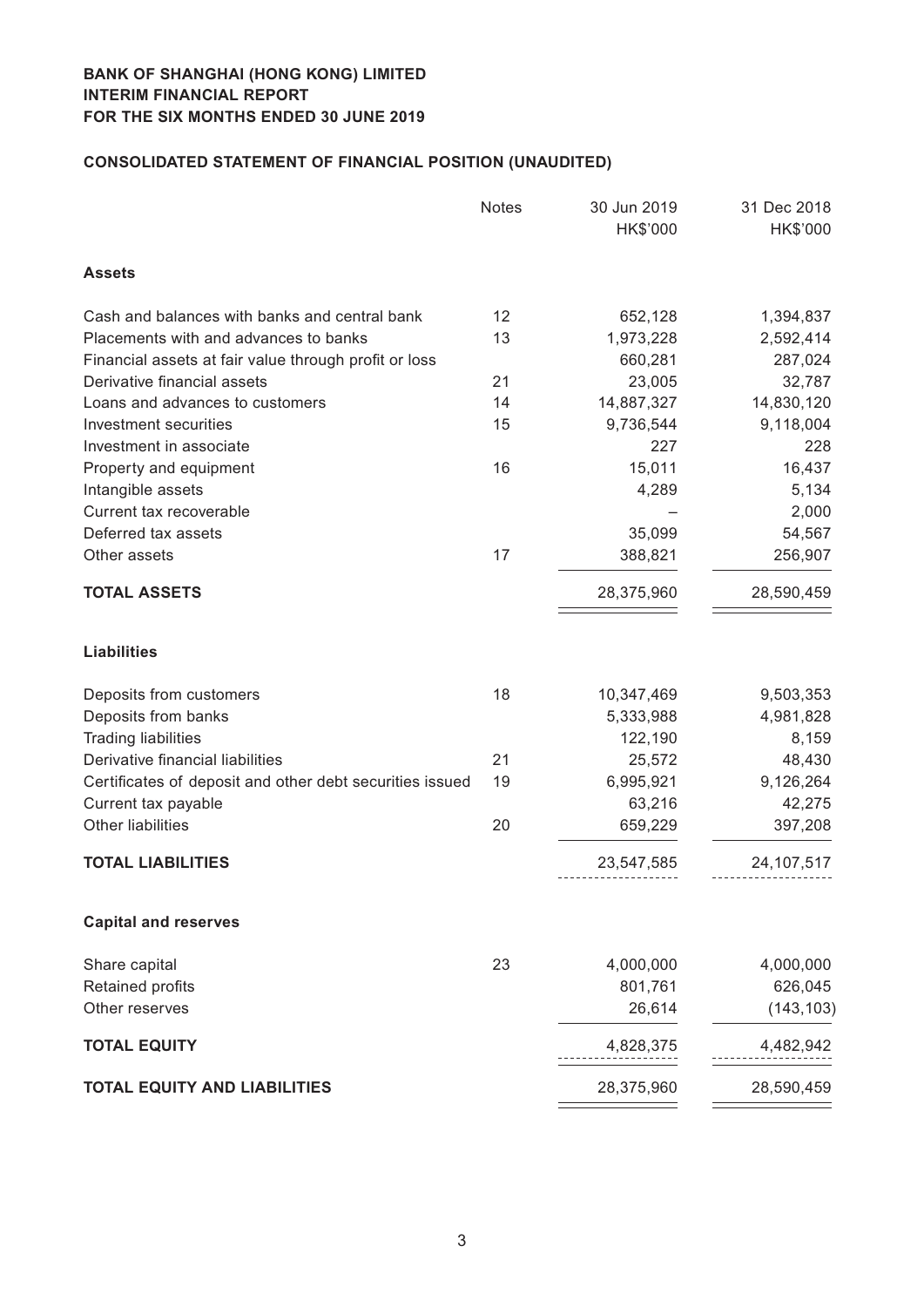# **BANK OF SHANGHAI (HONG KONG) LIMITED Interim financial report For the six months ended 30 June 2019**

## **CONSOLIDATED STATEMENT OF CHANGES IN EQUITY (unaudited)**

|                                    |           |           | Revaluation |            |           |            |
|------------------------------------|-----------|-----------|-------------|------------|-----------|------------|
|                                    | Share     | Retained  | reserve/    | Regulatory | Exchange  |            |
|                                    | capital   | profits   | (deficit)   | reserve    | reserve   | Total      |
|                                    | HK\$'000  | HK\$'000  | HK\$'000    | HK\$'000   | HK\$'000  | HK\$'000   |
| <b>Balance at 1 January 2018</b>   | 4,000,000 | 350,080   | (7, 476)    | 108,393    | 3,372     | 4,454,369  |
| Impact of adopting HKFRS 9 on      |           |           |             |            |           |            |
| 1 January 2018                     |           | (43, 819) | 2,471       |            |           | (41, 348)  |
| Adjusted balance at 1 January 2018 | 4,000,000 | 306,261   | (5,005)     | 108,393    | 3,372     | 4,413,021  |
| Profit for the year                |           | 218,129   |             |            |           | 218,129    |
| Other comprehensive income         |           |           | (132, 669)  |            | (15, 539) | (148, 208) |
| Total comprehensive income         |           | 218,129   | (132, 669)  |            | (15, 539) | 69,921     |
| <b>Transfers</b>                   |           | 101,655   |             | (101, 655) |           |            |
| <b>Balance at 31 December 2018</b> | 4,000,000 | 626,045   | (137, 674)  | 6,738      | (12, 167) | 4,482,942  |
| Profit for the year                |           | 168,978   |             |            |           | 168,978    |
| Other comprehensive income         |           |           | 177,279     |            | (824)     | 176,455    |
| Total comprehensive income         |           | 168,978   | 177,279     |            | (824)     | 345,433    |
| <b>Transfers</b>                   |           | 6,738     |             | (6, 738)   |           |            |
| Balance at 30 June 2019            | 4,000,000 | 801,761   | 39,605      |            | (12, 991) | 4,828,375  |
|                                    |           |           |             |            |           |            |

The regulatory reserve is maintained to satisfy the provisions of Hong Kong Banking Ordinance for prudential supervision purposes. Movement in this reserve was made directly through retained profits after consultation with the Hong Kong Monetary Authority. The regulatory reserve is non-distributable.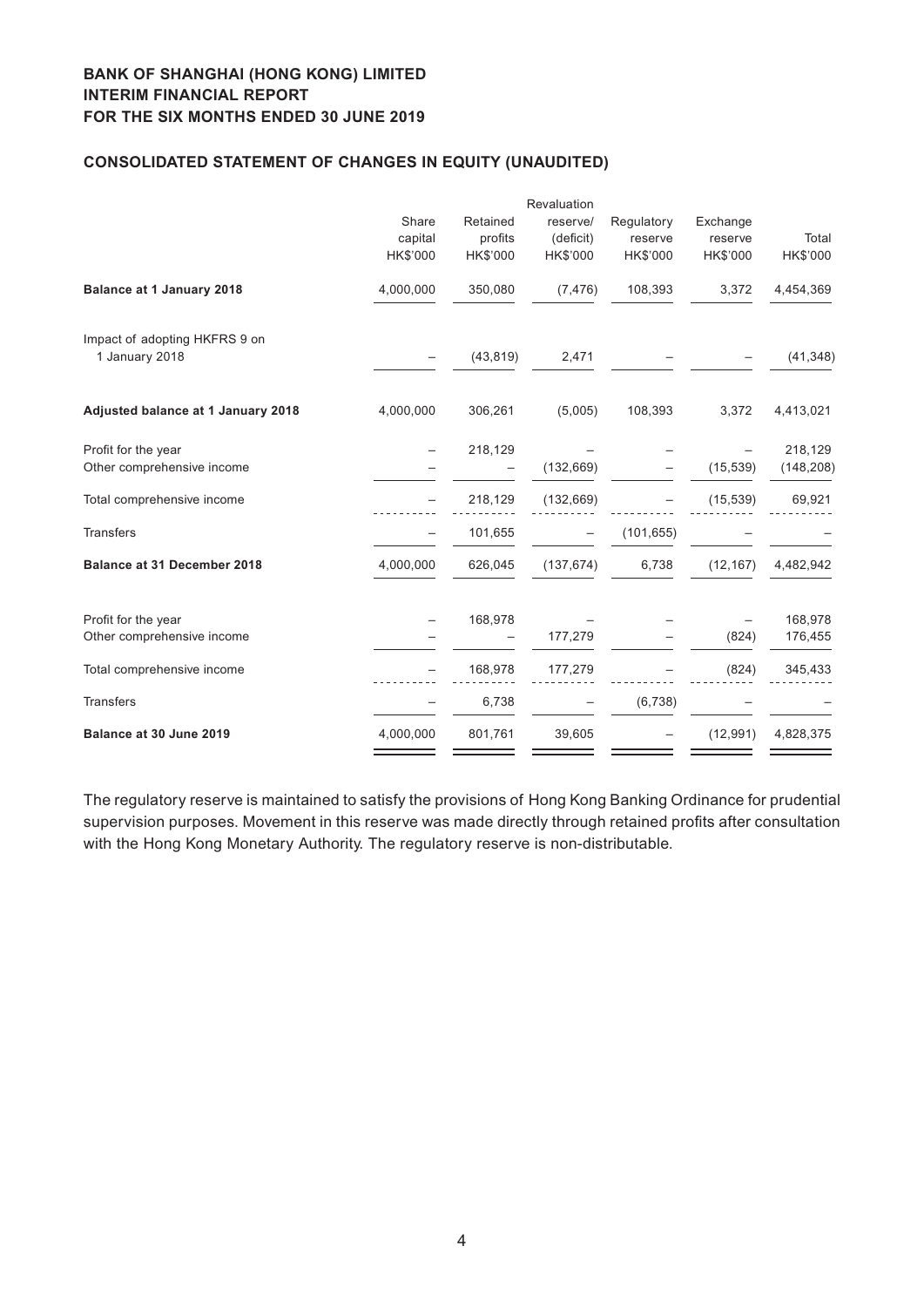# **CONSOLIDATED STATEMENT OF CASH FLOWS (unaudited)**

| <b>Notes</b> | 6 months ended<br>30 Jun 2019<br>HK\$'000 | 6 months ended<br>30 Jun 2018<br>HK\$'000      |
|--------------|-------------------------------------------|------------------------------------------------|
| 22(a)        | (1,090,123)                               | (2,097,711)                                    |
|              |                                           |                                                |
|              |                                           |                                                |
|              |                                           | 6,309,472                                      |
|              |                                           | (10, 237, 536)                                 |
|              |                                           |                                                |
|              |                                           | (2, 432)                                       |
|              |                                           | 101,764                                        |
|              | 193,693                                   | (3,828,732)                                    |
| 22(d)        |                                           |                                                |
|              |                                           | 3,894,179                                      |
|              |                                           | (781, 945)                                     |
|              | (113, 877)                                | (75, 533)                                      |
|              | (36, 910)                                 |                                                |
|              | (2, 185)                                  |                                                |
|              | 193,128                                   |                                                |
|              | (12, 252)                                 |                                                |
|              | 27,904                                    | 3,036,701                                      |
|              | (868, 526)                                | (2,889,742)                                    |
|              | 4,512,899                                 | 5,822,341                                      |
| 22(b)        | 3,644,373                                 | 2,932,599                                      |
|              |                                           | 3,815,134<br>(3,805,790)<br>(2,862)<br>187,211 |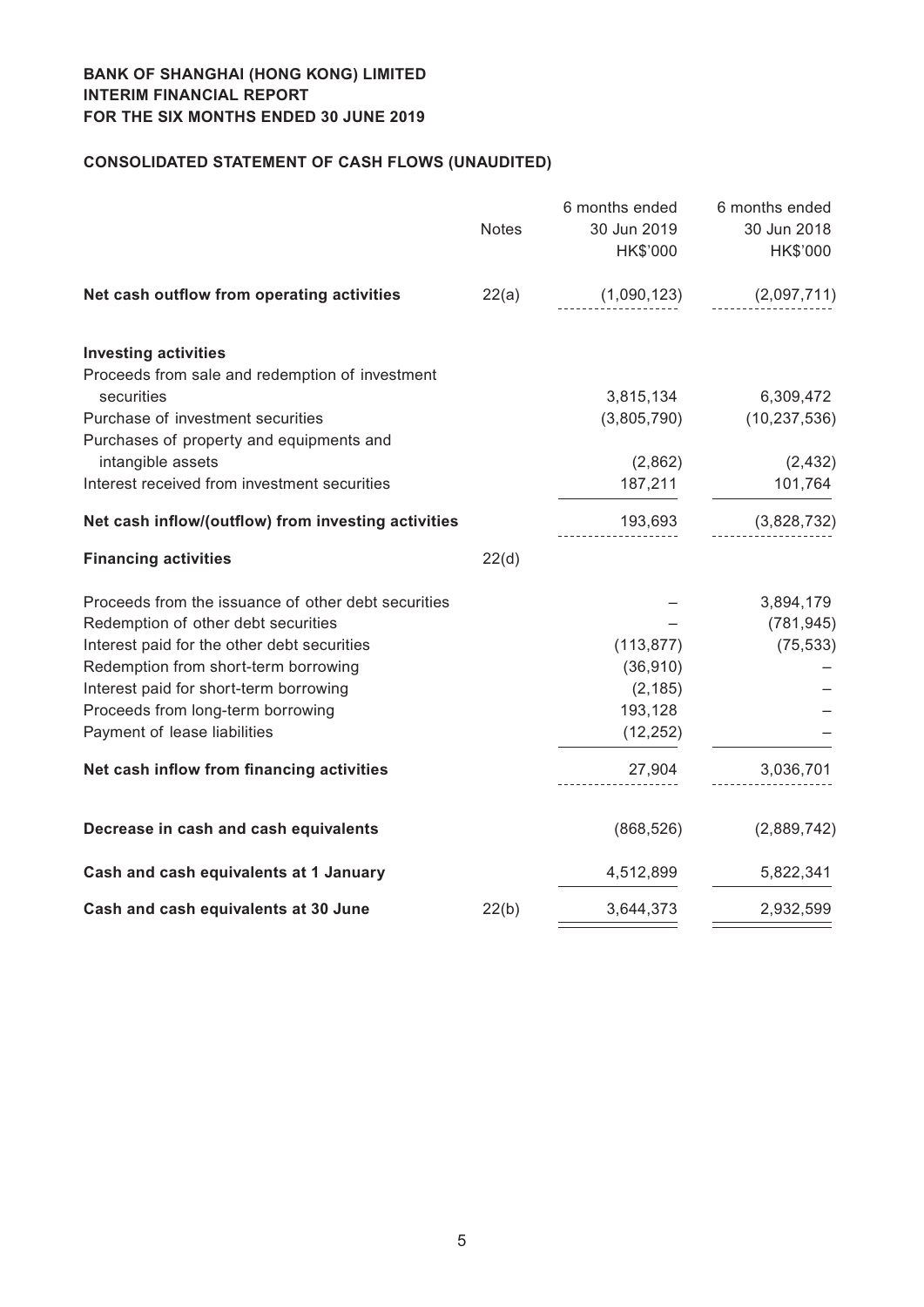## **Notes to Consolidated Financial Statements (Unaudited)**

#### **(1) BASIS OF CONSOLIDATION**

The interim financial report covers the consolidated positions of the Company and its subsidiaries.

For regulatory reporting purposes, the Company is required to compute its capital adequacy ratios and leverage ratio on an unconsolidated basis that is different from the basis of consolidation for accounting purposes. The basis is illustrated in the Note 3(a) of the Regulatory Disclosure Statements.

## **(2) BASIS OF PREPARATION**

#### **(a) Accounting policies**

These consolidated financial statements have been prepared in accordance with the Hong Kong Accounting Standard ("HKAS") 34, Interim Financial Reporting, issued by the Hong Kong Institute of Certified Public Accountants ("HKICPA"). This interim financial report was authorised for issuance on 27 September 2019.

The accounting policies applied in preparing the consolidated financial report are the same as those applied in preparing the financial statements for the year ended 31 December 2018 as disclosed in the Group's Directors' Report and Consolidated Financial Statements for the year ended 31 December 2018, which were prepared in accordance with all applicable Hong Kong Financial Reporting Standards ("HKFRSs"), except for the accounting policy changes that are expected to be reflected in 2019 annual financial statements. Details of any changes in accounting policies are set out in note (2)(b).

The preparation of an interim financial report in conformity with HKAS 34 requires management to make judgements, estimates and assumptions that affect the application of policies and reported amounts of assets and liabilities, income and expenses on a year to date basis. Actual results may differ from these estimates.

This interim financial report contains consolidated financial statements and selected explanatory notes. The notes include an explanation of events and transactions that are significant to an understanding of the changes in financial position and performance of the Group since the 2018 annual financial statements. The consolidated interim financial statements and notes thereon do not include all of the information required for a full set of financial statements prepared in accordance with HKFRSs.

The interim financial report is unaudited, but has been reviewed by KPMG in accordance with Hong Kong Standard on Review Engagements 2410, *Review of interim financial information performed by the independent auditor of the entity*, issued by the HKICPA.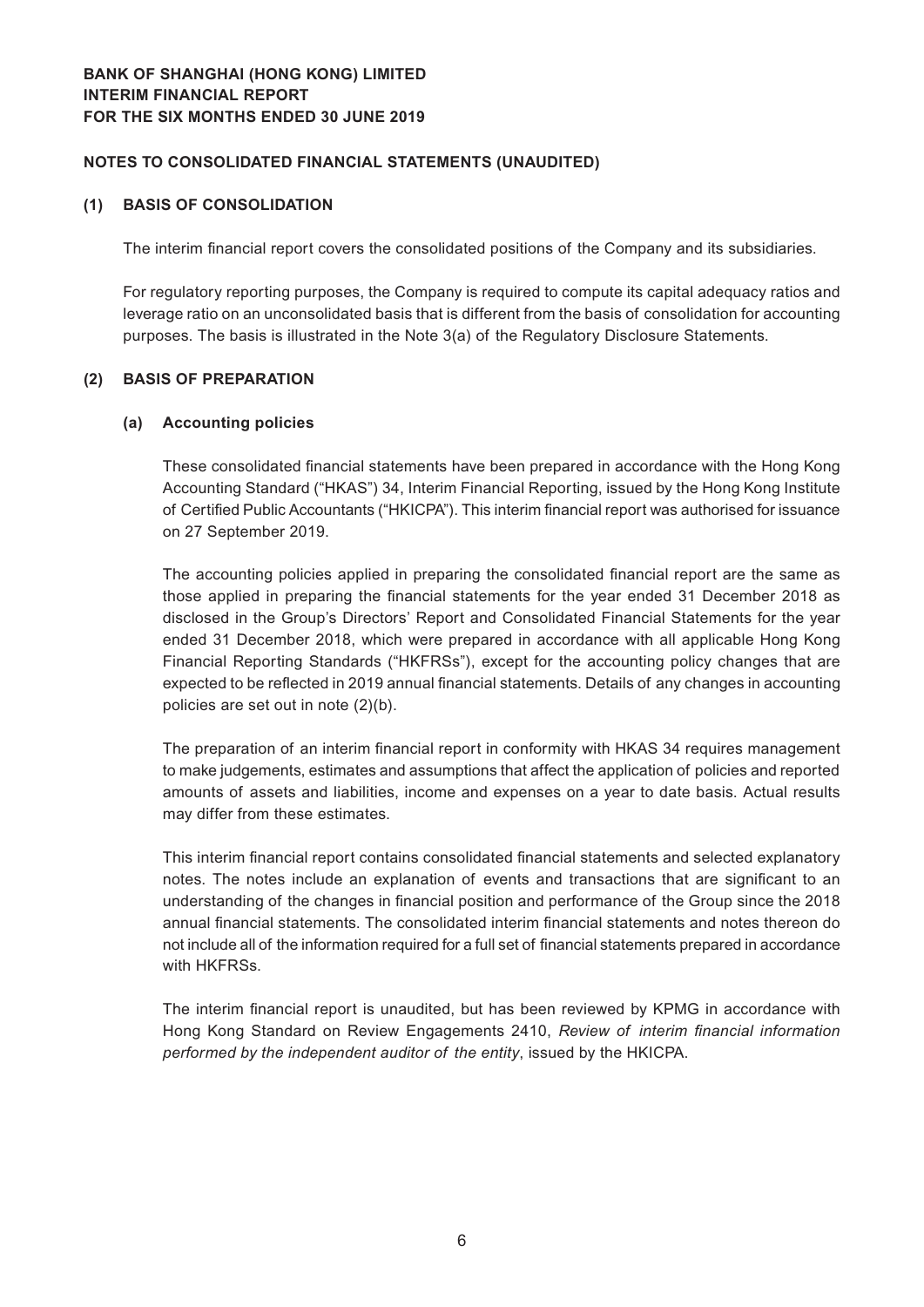#### **(2) BASIS OF PREPARATION (CONTINUED)**

#### **(b) New and amended standards and interpretations**

The HKICPA has issued a new HKFRS, HKFRS 16, *Leases*, and a number of amendments to HKFRSs that are first effective for the current accounting period of the Group.

Except for HKFRS 16, *Leases*, none of the developments have had a material effect on how the Group's results and financial position for the current or prior periods have been prepared or presented in this interim financial report. The Group has not applied any new standard or interpretation that is not yet effective for the current accounting period.

#### *HKFRS 16, Leases*

HKFRS 16 replaces HKAS 17, *Leases*, and the related interpretations, HK(IFRIC) 4, *Determining whether an arrangement contains a lease*, HK(SIC) 15, *Operating leases – incentives*, and HK(SIC) 27, *Evaluating the substance of transactions involving the legal form of a lease*. It introduces a single accounting model for lessees, which requires a lessee to recognise a right-ofuse asset and a lease liability for all leases, except for leases that have a lease term of 12 months or less ("short-term leases") and leases of low value assets. The lessor accounting requirements are brought forward from HKAS 17 substantially unchanged.

The Group has initially applied HKFRS 16 as from 1 January 2019. The Group has elected to use the modified retrospective approach and has therefore recognised the cumulative effect of initial application as an adjustment to the opening balance of equity at 1 January 2019. Comparative information has not been restated and continues to be reported under HKAS 17. Further details of the nature and effect of the changes to previous accounting policies and the transition options applied are set out below: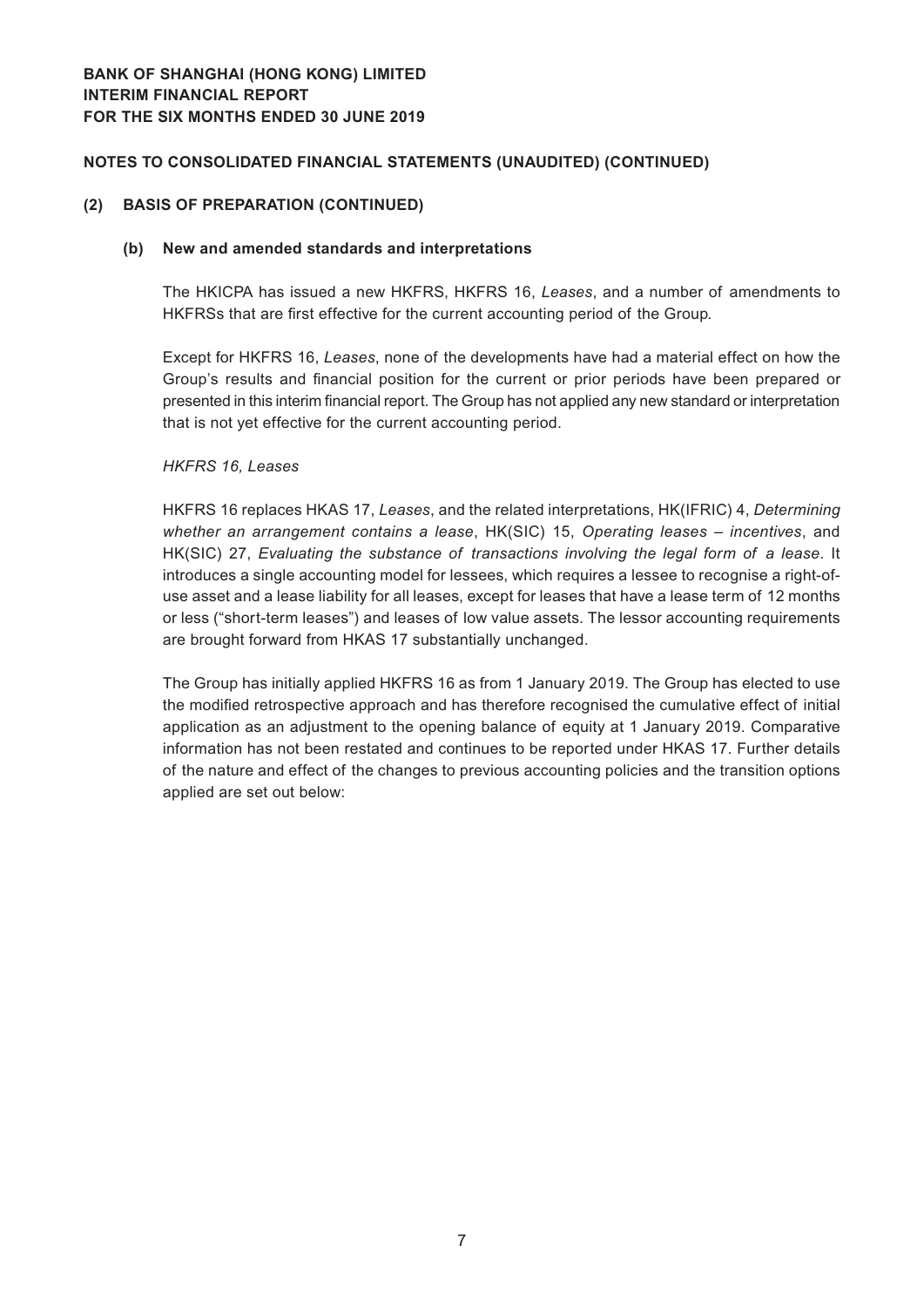#### **(2) BASIS OF PREPARATION (CONTINUED)**

#### **(b) New and amended standards and interpretations (continued)**

#### **(I) Changes in the accounting policies**

#### *(i) New definition of a lease*

The change in the definition of a lease mainly relates to the concept of control. HKFRS 16 defines a lease on the basis of whether a customer controls the use of an identified asset for a period of time, which may be determined by a defined amount of use. Control is conveyed where the customer has both the right to direct the use of the identified asset and to obtain substantially all of the economic benefits from that use.

The Group applies the new definition of a lease in HKFRS 16 only to contracts that were entered into or changed on or after 1 January 2019. For contracts entered into before 1 January 2019, the Group has used the transitional practical expedient to grandfather the previous assessment of which existing arrangements are or contain leases. Accordingly, contracts that were previously assessed as leases under HKAS 17 continue to be accounted for as leases under HKFRS 16 and contracts previously assessed as non-lease service arrangements continue to be accounted for as executory contracts.

## *(ii) Lessee accounting*

HKFRS 16 eliminates the requirement for a lessee to classify leases as either operating leases or finance leases, as was previously required by HKAS 17. Instead, the Group is required to capitalise all leases when it is the lessee, including leases previously classified as operating leases under HKAS 17, other than those short-term leases and leases of low-value assets. As far as the Group is concerned, these newly capitalized leases are primarily in relation to property, plant and equipment.

Where the contract contains lease component(s) and non-lease component(s), the Group has elected not to separate non-lease components and accounts for each lease component and any associated non-lease components as a single lease component for all leases.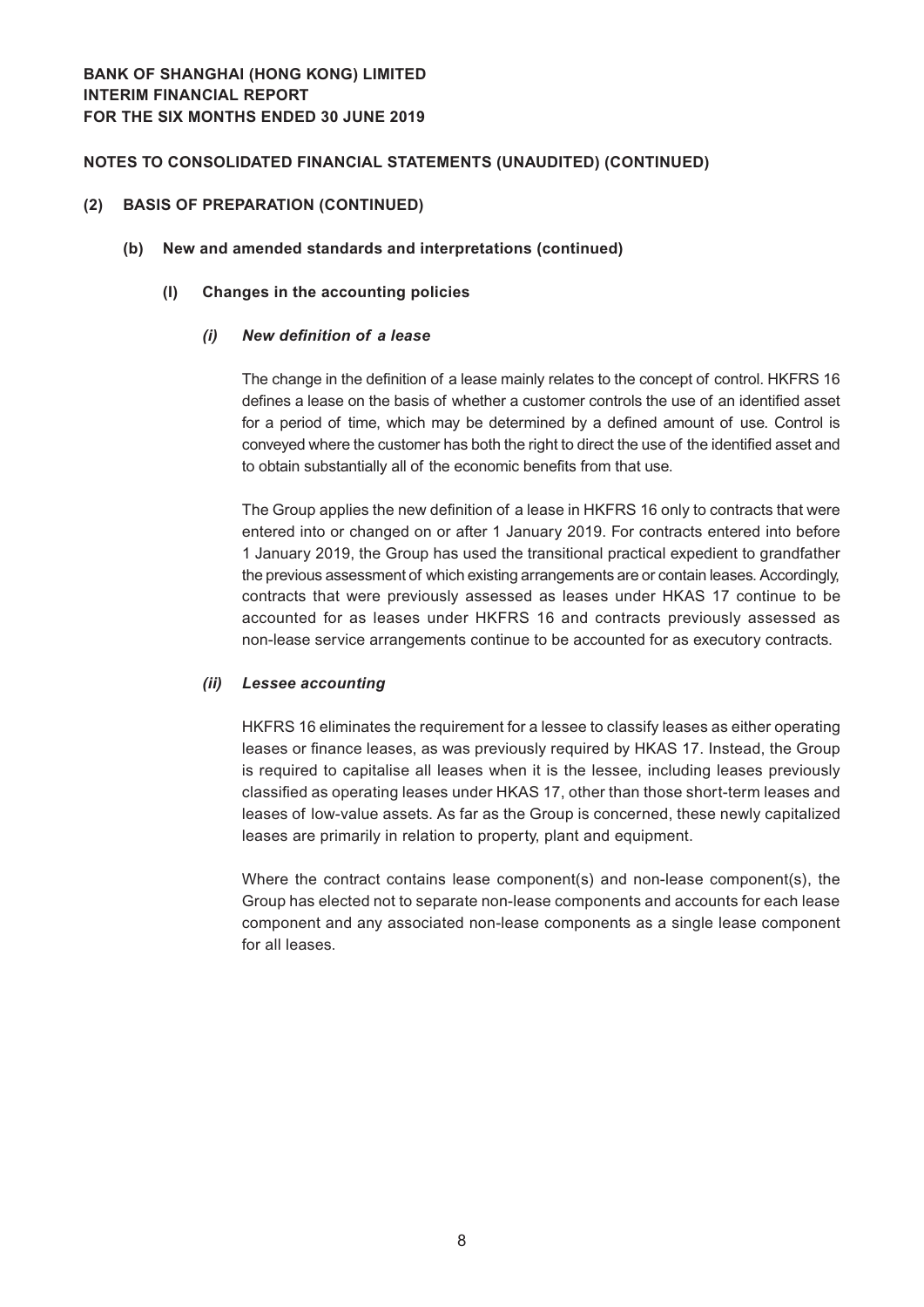#### **(2) BASIS OF PREPARATION (CONTINUED)**

#### **(b) New and amended standards and interpretations (continued)**

#### **(I) Changes in the accounting policies (continued)**

#### *(ii) Lessee accounting (continued)*

When the Group enters into a lease in respect of a low-value asset, the Group decides whether to capitalise the lease on a lease-by-lease basis. For the Group, low-value assets are typically laptops or office furniture. The lease payments associated with those leases which are not capitalised are recognised as an expense on a systematic basis over the lease term.

Where the lease is capitalised, the lease liability is initially recognised at the present value of the lease payments payable over the lease term, discounted using the interest rate implicit in the lease or, if that rate cannot be readily determined, using a relevant incremental borrowing rate. After initial recognition, the lease liability is measured at amortised cost and interest expense is calculated using the effective interest method. Variable lease payments that do not depend on an index or rate are not included in the measurement of the lease liability and hence are charged to profit or loss in the accounting period in which they are incurred. The right-of-use asset recognised when a lease is capitalised is initially measured at cost, which comprises the initial amount of the lease liability plus any lease payments made at or before the commencement date, and any initial direct costs incurred. Where applicable, the cost of the right-of-use assets also includes an estimate of costs to dismantle and remove the underlying asset or to restore the underlying asset or the site on which it is located, discounted to their present value, less any lease incentives received.

The right-of-use asset is subsequently stated at cost less accumulated depreciation and impairment losses, except for the following types of right-of-use asset:

- right-of-use assets that meet the definition of investment property are carried at fair value;
- right-of-use assets related to leasehold land and buildings where the group is the registered owner of the leasehold interest are carried at fair value; and
- right-of-use assets related to interests in leasehold land where the interest in the land is held as inventory are carried at the lower of cost and net realisable value.

The lease liability is remeasured when there is a change in future lease payments arising from a change in an index or rate, or there is a change in the Group's estimate of the amount expected to be payable under a residual value guarantee, or there is a change arising from the reassessment of whether the Group will be reasonably certain to exercise a purchase, extension or termination option. When the lease liability is remeasured in this way, a corresponding adjustment is made to the carrying amount of the right-of-use asset, or is recorded in profit or loss if the carrying amount of the right-of-use asset has been reduced to zero.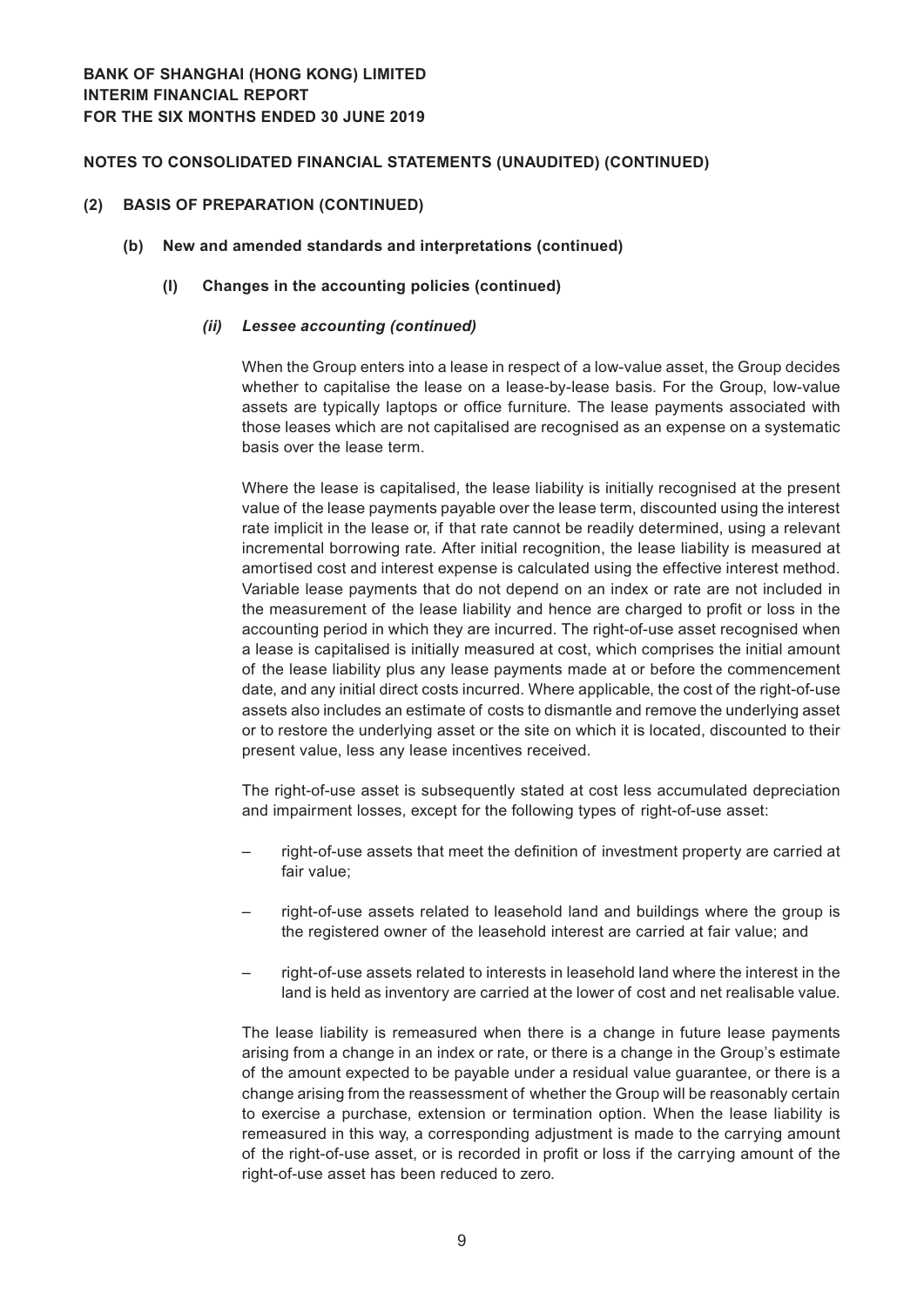#### **(2) BASIS OF PREPARATION (CONTINUED)**

#### **(b) New and amended standards and interpretations (continued)**

#### **(I) Changes in the accounting policies (continued)**

#### *(iii) Determining the lease term*

As explained in the above accounting policies, the lease liability is initially recognised at the present value of the lease payments payable over the lease term. In determining the lease term at the commencement date for leases that include renewal options exercisable by the Group, the Group evaluates the likelihood of exercising the renewal options taking into account all relevant facts and circumstances that create an economic incentive for the Group to exercise the option, including favourable terms, leasehold improvements undertaken and the importance of that underlying asset to the Group's operation. The lease term is reassessed when there is a significant event or significant change in circumstance that is within the Group's control. Any increase or decrease in the lease term would affect the amount of lease liabilities and right-of-use assets recognised in future years.

#### **(II) Transitional impact**

At the date of transition to HKFRS 16 (i.e. 1 January 2019), the Group determined the length of the remaining lease terms and measured the lease liabilities for the leases previously classified as operating leases at the present value of the remaining lease payments, discounted using the relevant incremental borrowing rates at 1 January 2019. The weighted average of the incremental borrowing rates used for determination of the present value of the remaining lease payments was 3.12%.

To ease the transition to HKFRS 16, the Group applied the following recognition exemption and practical expedients at the date of initial application of HKFRS 16:

- (i) the Group elected not to apply the requirements of HKFRS 16 in respect of the recognition of lease liabilities and right-of-use assets to leases for which the remaining lease term ends within 12 months from the date of initial application of HKFRS 16, i.e. where the lease term ends on or before 31 December 2019;
- (ii) when measuring the lease liabilities at the date of initial application of HKFRS 16, the Group applied a single discount rate to a portfolio of leases with reasonably similar characteristics (such as leases with a similar remaining lease term for a similar class of underlying asset in a similar economic environment); and
- (iii) when measuring the right-of-use assets at the date of initial application of HKFRS 16, the Group relied on the previous assessment for onerous contract provisions as at 31 December 2018 as an alternative to performing an impairment review.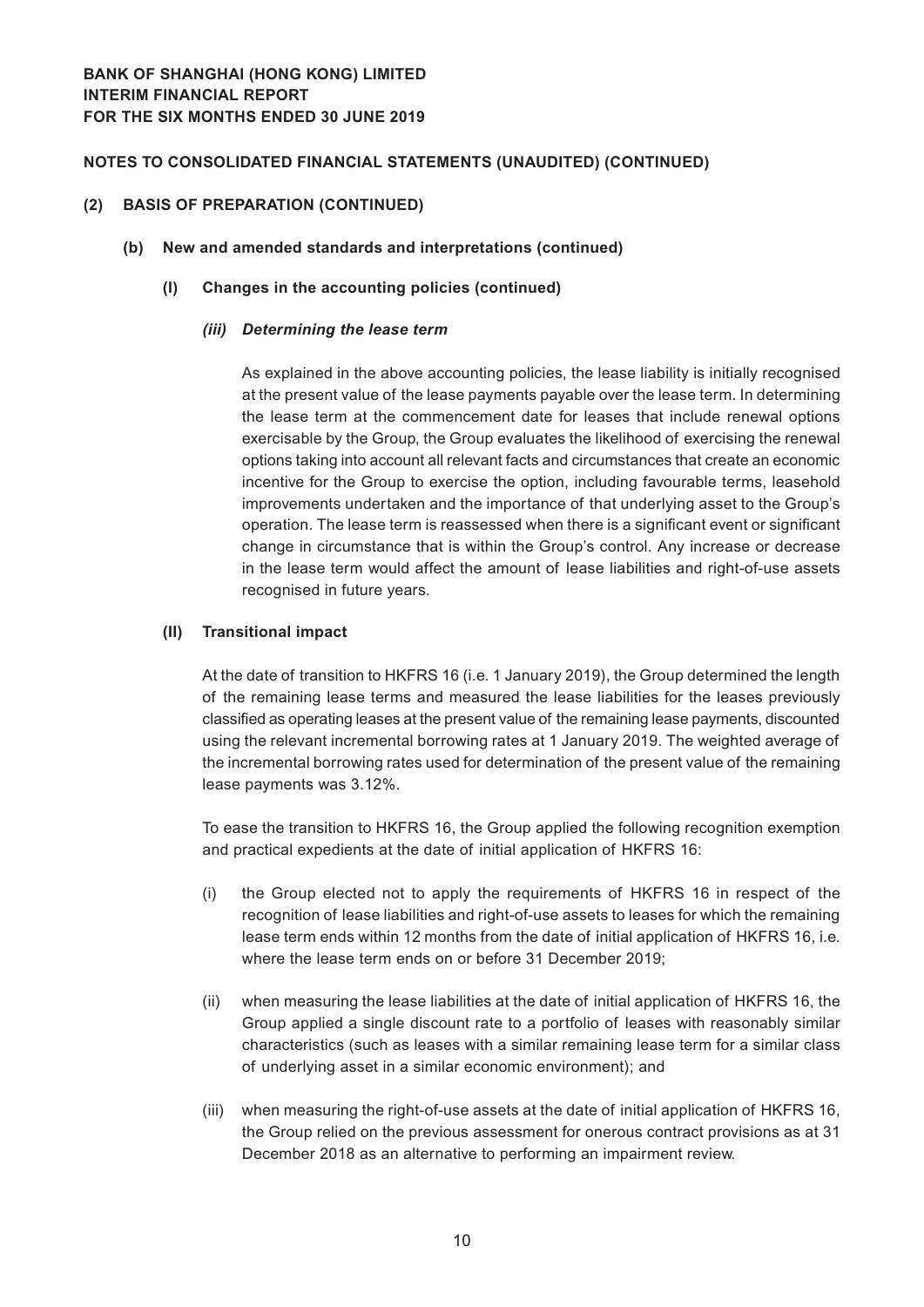#### **(2) BASIS OF PREPARATION (CONTINUED)**

## **(b) New and amended standards and interpretations (continued)**

#### **(II) Transitional impact (continued)**

The following table reconciles the operating lease commitments as at 31 December 2018 to the opening balance for lease liabilities recognised as at 1 January 2019:

|                                                                                                                 | 1 January 2019<br>HK\$'000 |
|-----------------------------------------------------------------------------------------------------------------|----------------------------|
| Operating lease commitments at 31 December 2018<br>Less: total future interest expenses                         | 66,617<br>(2,773)          |
| Present value of remaining lease payments, discounted using the<br>incremental borrowing rate at 1 January 2019 | 63.844                     |

The right-of-use assets in relation to leases previously classified as operating leases have been recognised at an amount equal to the amount recognised for the remaining lease liabilities.

So far as the impact of the adoption of HKFRS 16 on leases previously classified as finance leases is concerned, the Group is not required to make any adjustments at the date of initial application of HKFRS 16, other than changing the captions for the balances. Accordingly, instead of "obligations under finance leases", these amounts are included within "lease liabilities", and the depreciated carrying amount of the corresponding leased asset is identified as a right-of-use asset. There is no impact on the opening balance of equity.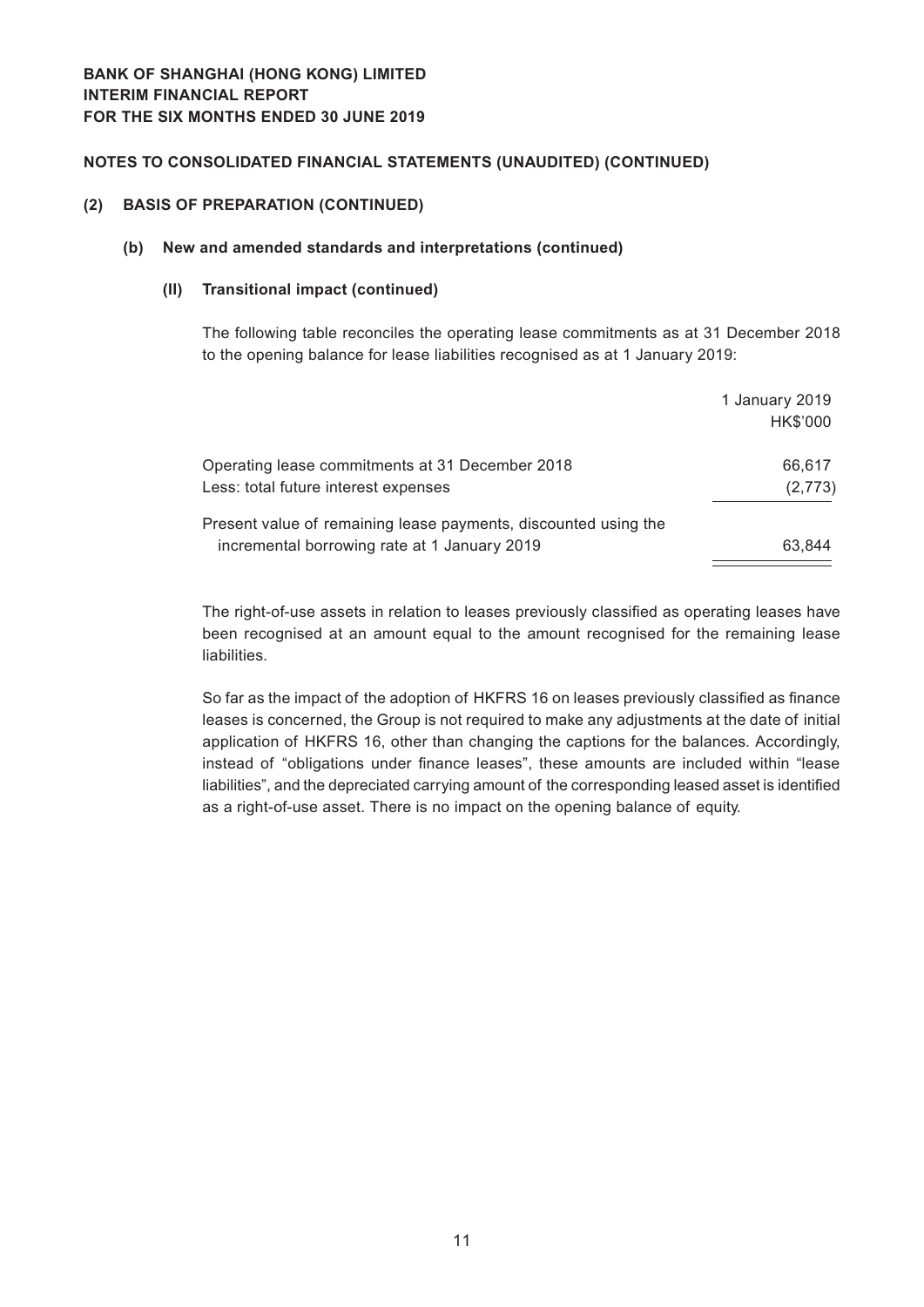#### **(2) BASIS OF PREPARATION (CONTINUED)**

## **(b) New and amended standards and interpretations (continued)**

## **(II) Transitional impact (continued)**

The Group presents right-of-use assets that do not meet the definition of investment property in 'other assets' and presents lease liabilities in 'other liabilities' in the statement of financial position.

The following table summarises the impacts of the adoption of HKFRS 16 on the Group's consolidated statement of financial position.

|                                                                                                                      | Carrying    | Capitalisation | Carrying     |
|----------------------------------------------------------------------------------------------------------------------|-------------|----------------|--------------|
|                                                                                                                      | amount at   | of operating   | amount at    |
|                                                                                                                      | 31 December | lease          | 1 January    |
|                                                                                                                      | 2018        | contracts      | 2019         |
|                                                                                                                      | HK\$'000    | HK\$'000       | HK\$'000     |
| Line items in the consolidated<br>statement of financial position<br>impacted by the adoption of<br><b>HKFRS 16:</b> |             |                |              |
| Other assets                                                                                                         | 256,907     | 63,844         | 320,751      |
| <b>Total assets</b>                                                                                                  | 28,590,459  | 63,844         | 28,654,303   |
| Other liabilities                                                                                                    | 397,208     | 63,844         | 461,052      |
| <b>Total liabilities</b>                                                                                             | 24,107,517  | 63,844         | 24, 171, 361 |
| <b>Net assets</b>                                                                                                    | 4,482,942   |                | 4,482,942    |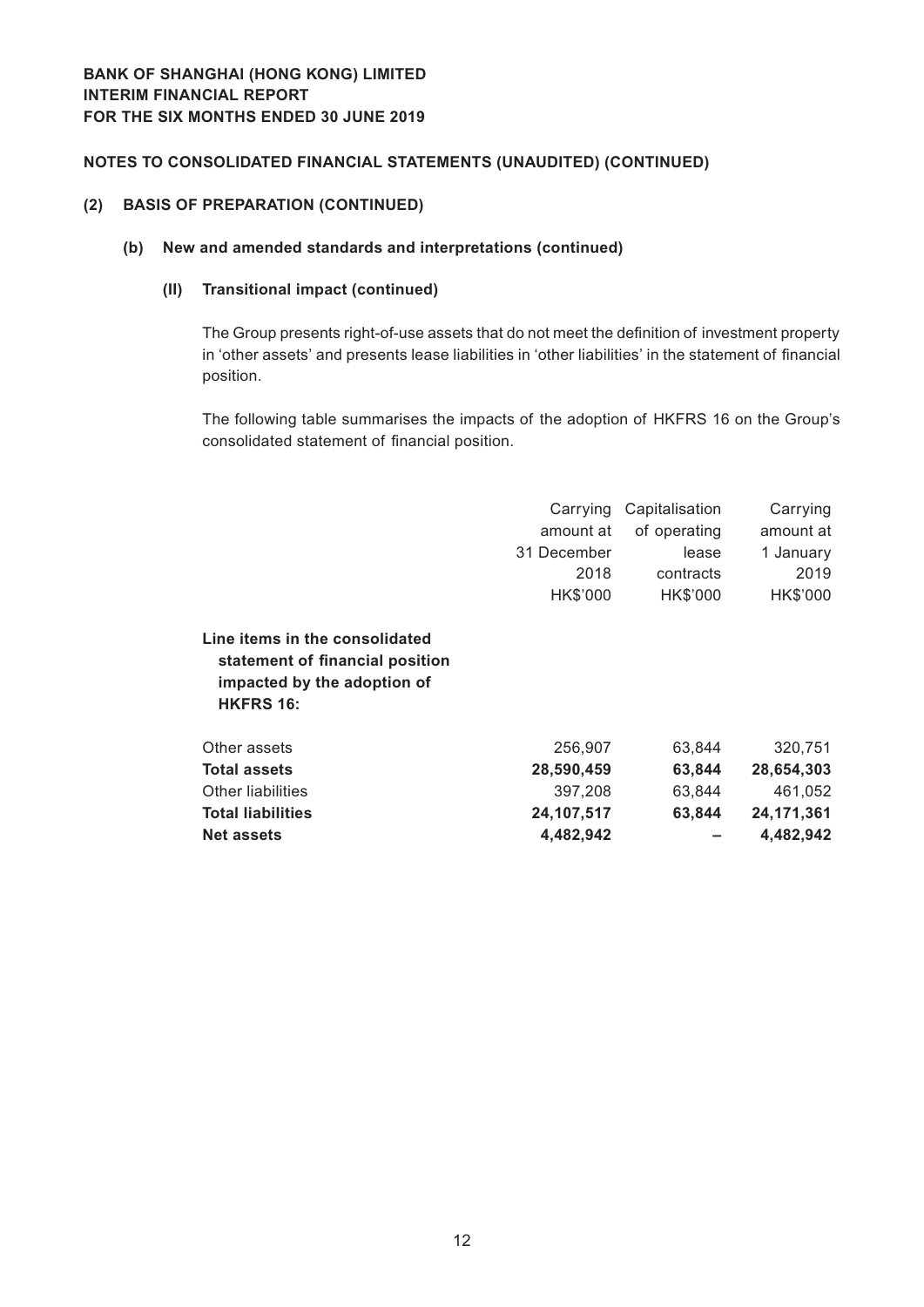#### **(2) BASIS OF PREPARATION (CONTINUED)**

## **(b) New and amended standards and interpretations (continued)**

#### **(III) Lease liabilities**

The remaining contractual maturities of the Group's lease liabilities at the end of the reporting period and at the date of transition to HKFRS 16 are as follows:

|                                                 | At 30 June 2019 |          | At 1 January 2019  |          |  |
|-------------------------------------------------|-----------------|----------|--------------------|----------|--|
|                                                 | Present         |          | Present            |          |  |
|                                                 | value of the    |          | Total value of the | Total    |  |
|                                                 | minimum         | minimum  | minimum            | minimum  |  |
|                                                 | lease           | lease    | lease              | lease    |  |
|                                                 | payments        | payments | payments           | payments |  |
|                                                 | HK\$'000        | HK\$'000 | HK\$'000           | HK\$'000 |  |
| Within 1 year                                   | 24,740          | 26,981   | 22,001             | 23,512   |  |
| After 1 year but within 2 years                 | 25,596          | 26,981   | 22,527             | 23,512   |  |
| After 2 years but within 5 years                | 17,416          | 18,679   | 19,316             | 19,593   |  |
| After 5 years                                   | 1,791           | 1,821    |                    |          |  |
|                                                 | 44,803          | 47,481   | 41,843             | 43,105   |  |
|                                                 | 69,543          | 74,462   | 63,844             | 66,617   |  |
| Less: total future interest expenses            |                 | (4, 919) |                    | (2, 773) |  |
| Present value of lease liabilities<br>(note 20) |                 | 69,543   |                    | 63,844   |  |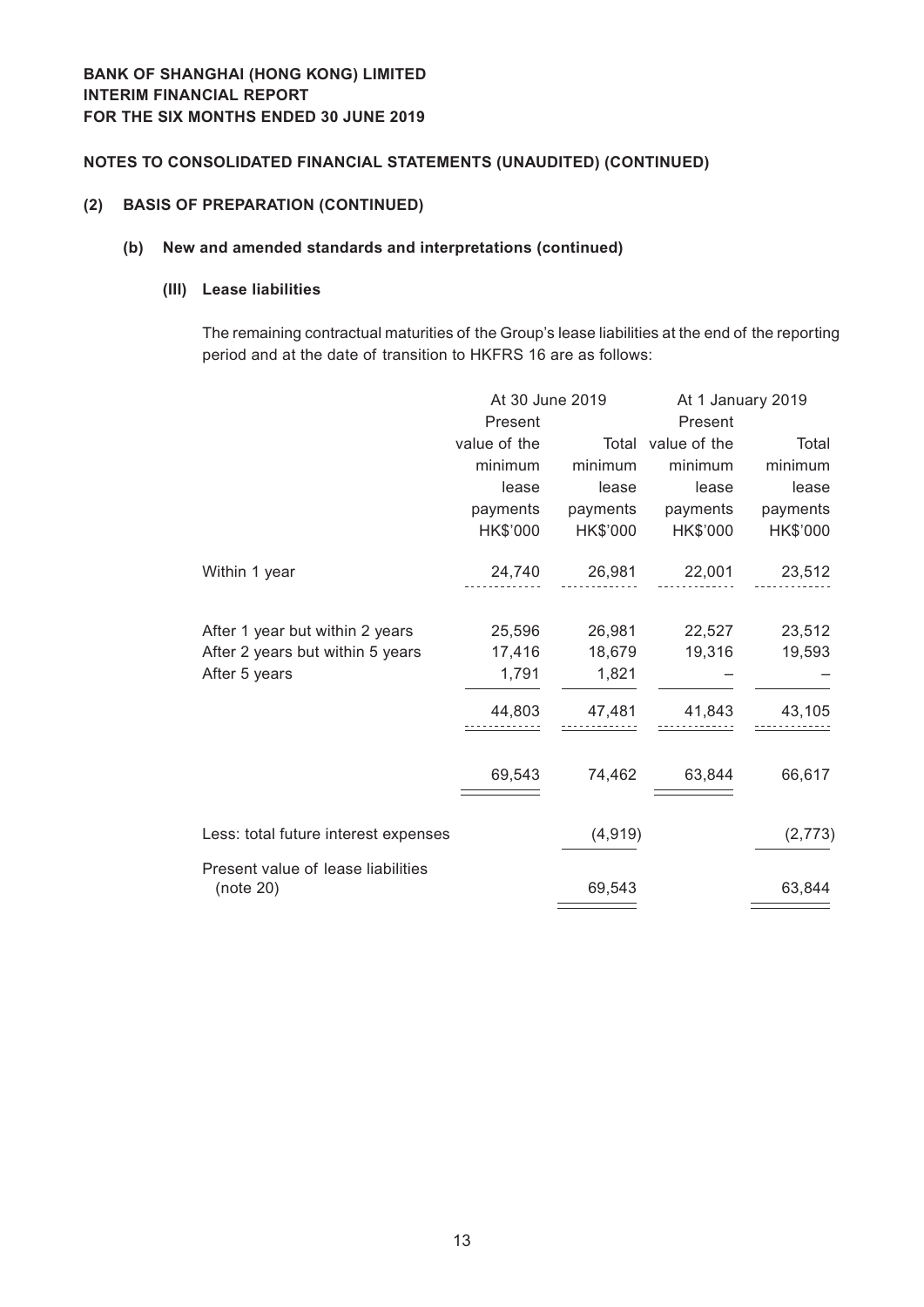#### **(2) BASIS OF PREPARATION (CONTINUED)**

#### **(c) Critical accounting estimates**

The preparation of interim financial report requires management to exercise judgements, use estimates and make assumptions that affect the application of policies and reported amounts in the financial statements. Although these estimates are based on management's best knowledge of current events and actions, actual results may differ from these estimates. In preparing this consolidated financial statements, critical accounting estimates and assumptions used that are significant to the interim financial statements, and areas involving a higher degree of judgement and complexity were the same as those disclosed in the consolidated financial statements for the year ended 31 December 2018.

## **(3) CONSOLIDATED INTERIM FINANCIAL REPORT AND STATUTORY FINANCIAL STATEMENTS**

The financial information relating to the year ended 31 December 2018 that is included in the consolidated interim financial report as comparative information does not constitute the Group's statutory annual consolidated financial statements for that year but is derived from those financial statements. Further information relating to these statutory financial statements required to be disclosed in accordance with section 436 of the Hong Kong Companies Ordinance is stated below:

The Company has delivered the financial statements for the year ended 31 December 2018 to the Registrar of Companies as required by section 662(3) of, and Part 3 of Schedule 6 to, the Hong Kong Companies Ordinance.

The Group's auditor's report was made on those financial statements which was unqualified and did not include a reference to any matters to which the auditor drew attention by way of emphasis without qualifying its report and did not contain a statement under sections 406(2), 407(2) or (3) of the Hong Kong Companies Ordinance.

## **(4) STATEMENT OF COMPLIANCE**

In preparing the unaudited interim financial report and the Regulatory Disclosure Statements for the first half of 2019, the Company has fully complied with the disclosure requirements stipulated in the Banking (Disclosure) Rules.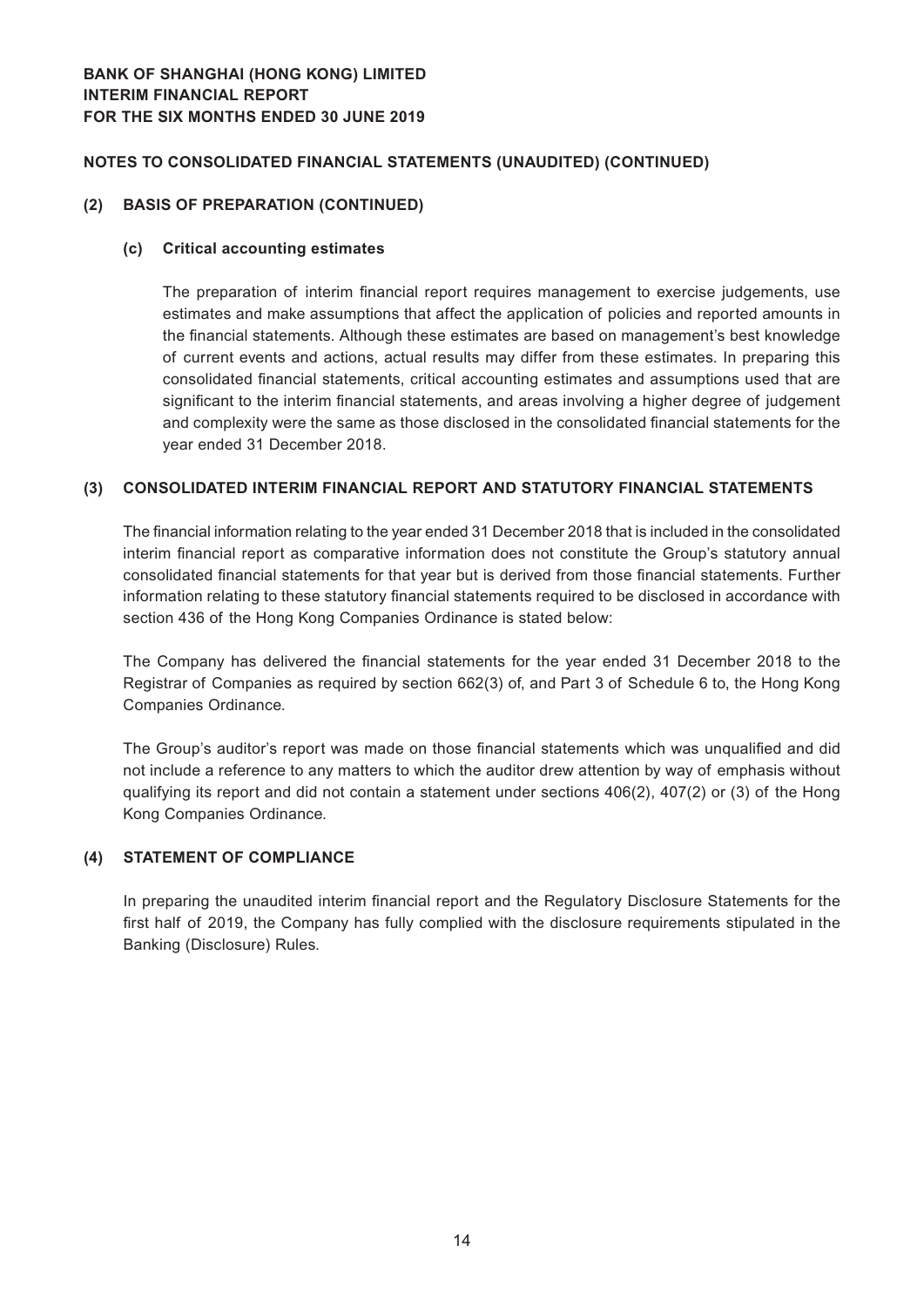#### **(5) NET INTEREST INCOME**

Interest income calculated using the effective interest method amounted to HK\$641,020,000 (first half of 2018: HK\$530,210,000).

Interest expense recognised on financial liabilities that was not measured at fair value through profit or loss amounted to HK\$359,433,000 (first half of 2018: HK\$300,161,000).

The interest income accrued on impaired financial assets and on unwinding of discount on loan impairment allowances is immaterial for the six months ended 30 June 2019 and 2018.

## **(6) NET FEE AND COMMISSION INCOME**

|                               | 6 months ended | 6 months ended |
|-------------------------------|----------------|----------------|
|                               | 30 Jun 2019    | 30 Jun 2018    |
|                               | HK\$'000       | HK\$'000       |
| Fee and commission income     |                |                |
| - Credit facilities           | 10,413         | 14,719         |
| - Trade services              | 955            | 417            |
| - IPO sponsorship             |                | 500            |
| - Corporate advisory          | 80,141         | 52,669         |
| - Asset management            | 5,902          | 6,132          |
| - Brokerage                   | 19             | 283            |
| - Others                      | 1,055          | 3,106          |
|                               | 98,485         | 77,826         |
| Fee and commission expense    | (9, 357)       | (6,988)        |
| Net fee and commission income | 89,128         | 70,838         |
|                               |                |                |

Fee and commission income of HK\$86,081,000 (first half of 2018: HK\$15,876,000) and fee and commission expense of HK\$8,241,000 (first half of 2018: HK\$6,621,000) for the six months ended 30 June 2019 arose from financial assets and financial liabilities that were not measured at fair value through profit or loss.

Net fee and commission income arose from trust or other fiduciary activities in which the Group held or invested on behalf of its customers for the six months ended 30 June 2019 was HK\$5,902,000 (first half of 2018: HK\$6,132,000).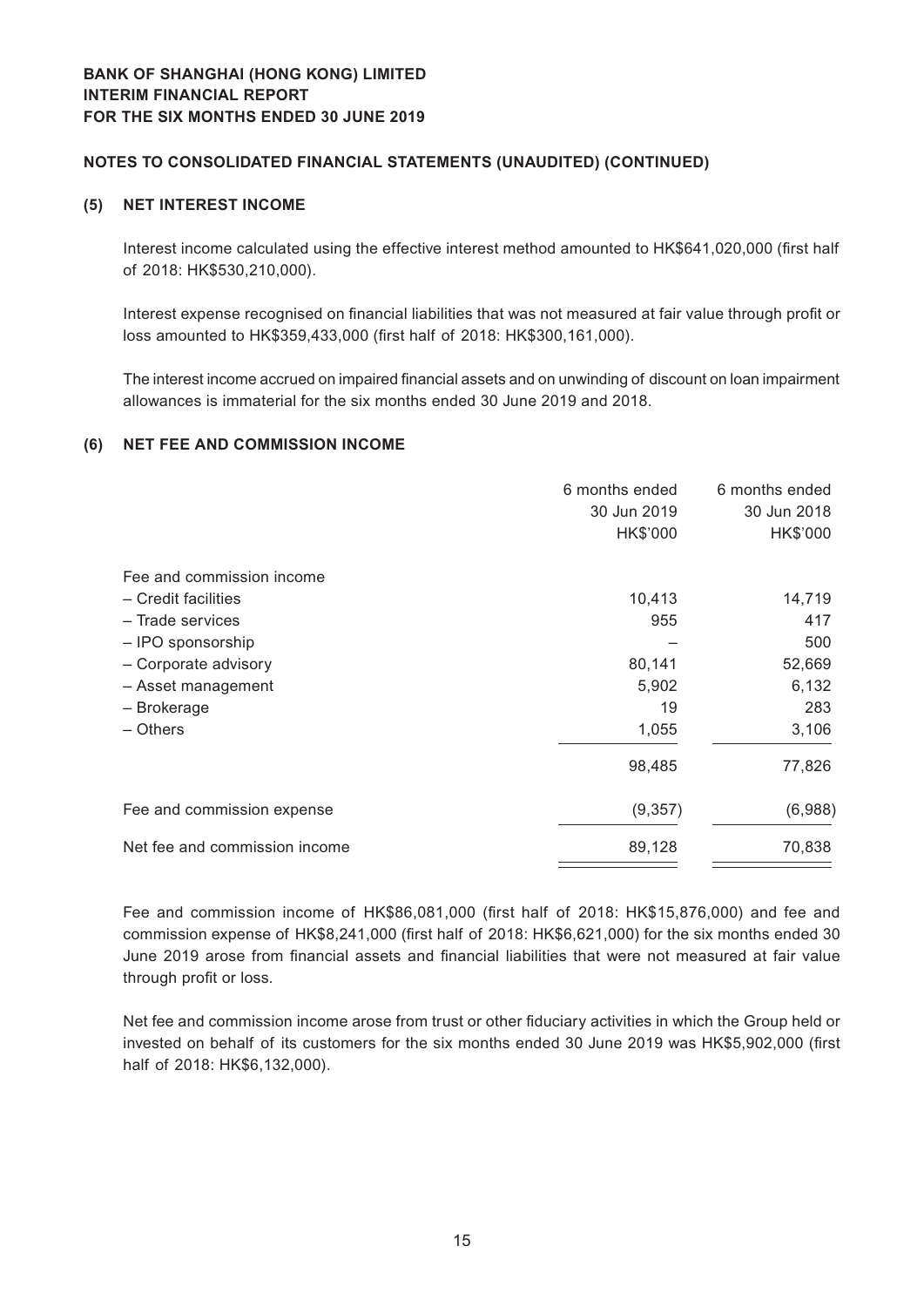## **(7) NET (LOSS)/INCOME FROM FINANCIAL INSTRUMENTS MEASURED AT FAIR VALUE**

|                          | 6 months ended | 6 months ended |
|--------------------------|----------------|----------------|
|                          | 30 Jun 2019    | 30 Jun 2018    |
|                          | HK\$'000       | HK\$'000       |
| Foreign exchange         | (2, 288)       | 24,116         |
| Interest rate and others | (4, 118)       | (451)          |
|                          | (6, 406)       | 23,665         |
|                          |                |                |

The foreign exchange loss in 2019 included the translation loss of HK\$4 million (2018: loss of HK\$7 million) on those Renminbi ("RMB") assets funded by the Company's capital denominated in RMB (which was recorded on these financial statements at historical exchange rate) due to the depreciation of RMB against HKD in 2019. Excluding this translation loss, foreign exchange trading gain from normal activities was HK\$2 million (2018: HK\$31 million).

## **(8) OPERATING EXPENSES**

|                                                           | 6 months ended<br>30 Jun 2019<br>HK\$'000 | 6 months ended<br>30 Jun 2018<br>HK\$'000 |
|-----------------------------------------------------------|-------------------------------------------|-------------------------------------------|
| Staff costs<br>- Salaries and other benefits              | 89,285                                    | 62,700                                    |
| - Pension and provident funds                             | 3,619                                     | 2,682                                     |
|                                                           | 92,904                                    | 65,382                                    |
| Premises and equipment expenses excluding<br>depreciation |                                           |                                           |
| - Rental of premises                                      | 620                                       | 10,630                                    |
| - Maintenance and office facility expenses                | 2,051                                     | 1,656                                     |
| - Others                                                  | 606                                       | 742                                       |
|                                                           | 3,277                                     | 13,028                                    |
| Auditors' remuneration                                    | 489                                       | 420                                       |
| Depreciation of property and equipment                    | 3,587                                     | 3,400                                     |
| Amortisation of right-of-use assets                       | 12,789                                    |                                           |
| Amortisation of intangible assets                         | 1,545                                     | 1,702                                     |
| Legal and professional fees                               | 1,622                                     | 1,556                                     |
| IT and systems expenses                                   | 4,402                                     | 4,266                                     |
| Data subscription fees                                    | 2,447                                     | 2,020                                     |
| Advertising                                               | 29                                        | 4,009                                     |
| Other operating expenses                                  | 8,299                                     | 6,358                                     |
|                                                           | 35,209                                    | 23,731                                    |
|                                                           | 131,390                                   | 102,141                                   |
|                                                           |                                           |                                           |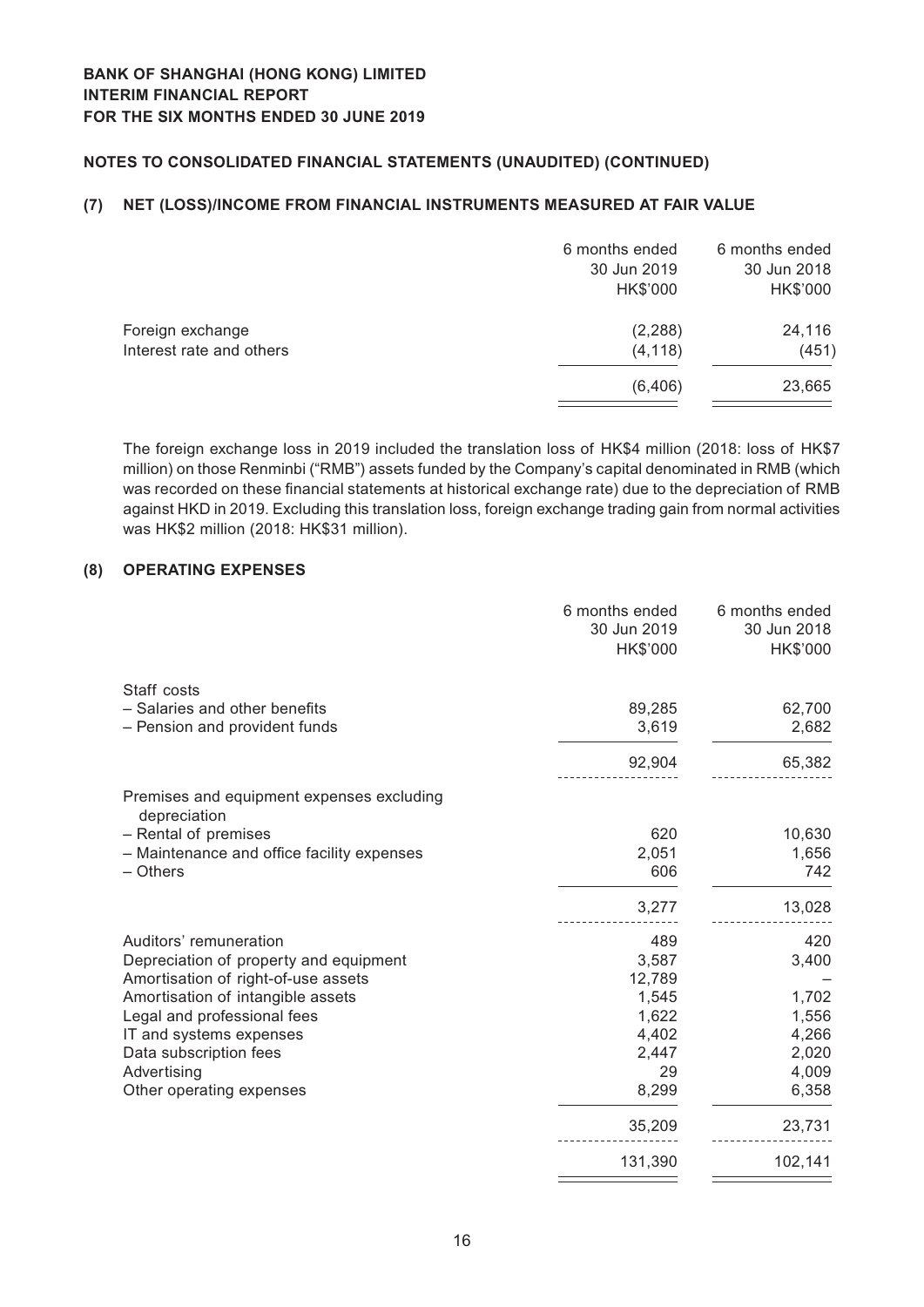## **(9) ALLOWANCES FOR CREDIT AND OTHER LOSSES**

|                                                | 6 months ended | 6 months ended |
|------------------------------------------------|----------------|----------------|
|                                                | 30 Jun 2019    | 30 Jun 2018    |
|                                                | HK\$'000       | HK\$'000       |
| Cash and balances with banks and central banks | (119)          | (2)            |
| Placements with and advances to banks          | (54)           | (453)          |
| Loans and advances to customers                | 50,187         | 66,134         |
| Investment securities                          | 6,246          | 16,459         |
| Off-balance sheet credit exposures             | (1,079)        | (2,946)        |
|                                                | 55,181         | 79,192         |
|                                                |                |                |

The table below shows the movements in impairment allowances during the period for the Group.

|       |              | Charge/                            |                                                         |                     |                         |                                           |
|-------|--------------|------------------------------------|---------------------------------------------------------|---------------------|-------------------------|-------------------------------------------|
|       |              |                                    |                                                         |                     |                         | <b>Balance</b> at                         |
|       |              |                                    |                                                         |                     |                         | 30 June                                   |
|       | HK\$'000     | HK\$'000                           | HK\$'000                                                | HK\$'000            | HK\$'000                | HK\$'000                                  |
|       |              |                                    |                                                         |                     |                         |                                           |
|       |              |                                    |                                                         |                     |                         |                                           |
| 14(a) | 146,455      | (1,784)                            | 1,226                                                   | (108, 918)          | 164                     | 37,143                                    |
| 17    | 412          |                                    |                                                         |                     | (1)                     | 411                                       |
|       | 146,867      | (1,784)                            | 1,226                                                   | (108, 918)          | 163                     | 37,554                                    |
|       |              |                                    |                                                         |                     |                         |                                           |
|       |              |                                    |                                                         |                     |                         |                                           |
| 12    | 207          | (119)                              |                                                         |                     |                         | 88                                        |
|       |              |                                    |                                                         |                     |                         |                                           |
| 13    | 474          | (54)                               |                                                         |                     |                         | 420                                       |
| 14(a) | 144,473      | 51,971                             |                                                         |                     |                         | 196,444                                   |
| 15    | 30,514       |                                    |                                                         |                     |                         | 30,408                                    |
| 20    | 3,007        | (1,079)                            |                                                         |                     |                         | 1,928                                     |
|       | 178,675      | 50,613                             |                                                         |                     |                         | 229,288                                   |
|       |              |                                    |                                                         |                     |                         | 266,842                                   |
|       | <b>Notes</b> | Balance at 1<br>January<br>325,542 | (Write-back)<br>to profit or<br>loss<br>(106)<br>48,829 | Recoveries<br>1,226 | Write-off<br>(108, 918) | Exchange<br>and other<br>movements<br>163 |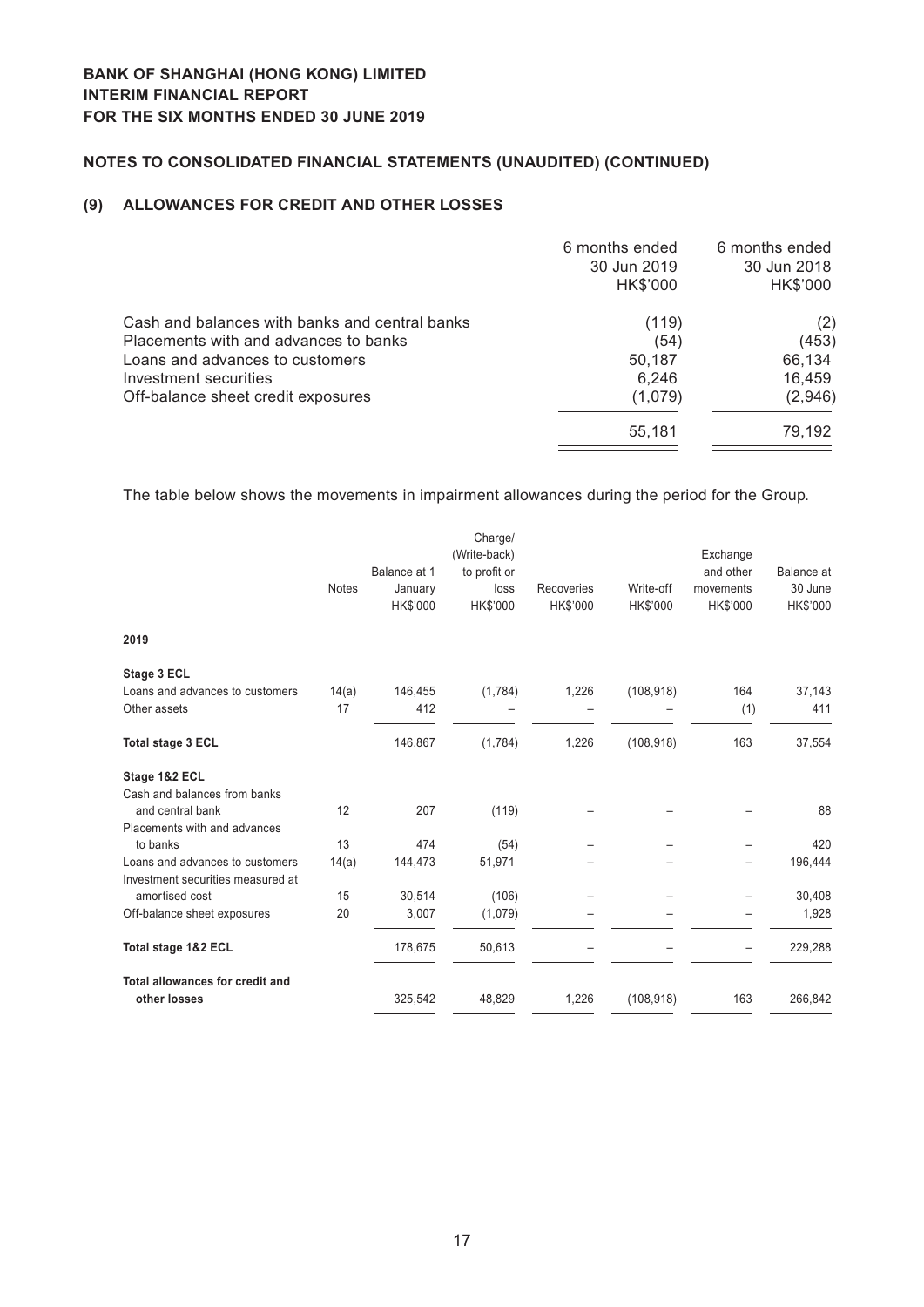# **BANK OF SHANGHAI (HONG KONG) LIMITED Interim financial report For the six months ended 30 June 2019**

## **Notes to Consolidated Financial Statements (Unaudited) (CONTINUED)**

## **(10) TAXATION**

Taxation in the consolidated statement of comprehensive income is illustrated below:

|         | 30 Jun 2018<br>HK\$'000 |
|---------|-------------------------|
|         |                         |
|         |                         |
| 41,063  | 27,075                  |
|         |                         |
| 5,129   | 5,057                   |
| 46,192  | 32,132                  |
|         |                         |
| (9,838) | (6, 150)                |
| 36,354  | 25,982                  |
|         | 30 Jun 2019<br>HK\$'000 |

The provision for Hong Kong profits tax was calculated at 16.5% (2018: 16.5%) on the estimated assessable profits for the period. Taxation on overseas profits has been calculated on the estimated assessable profit for the periods at the rates of taxation prevailing in the countries in which the Group operates.

## **(11) OTHER COMPREHENSIVE INCOME**

## **Components of other comprehensive income**

|                                                                                                               | 6 months ended<br>30 Jun 2019<br>HK\$'000 | 6 months ended<br>30 Jun 2018<br>HK\$'000 |
|---------------------------------------------------------------------------------------------------------------|-------------------------------------------|-------------------------------------------|
| Financial assets at fair value through other<br>comprehensive income:                                         |                                           |                                           |
| Changes in fair value recognised during the period<br>Reclassification adjustments for amounts transferred to | 197,201                                   | (132, 745)                                |
| profit or loss upon disposal                                                                                  | 11,972                                    | 953                                       |
| Net deferred tax (debited)/credited to revaluation reserve                                                    | (31, 894)                                 | 19,530                                    |
| Net movement in revaluation reserve during the period                                                         |                                           |                                           |
| recognised in other comprehensive income                                                                      | 177,279                                   | (112,262)                                 |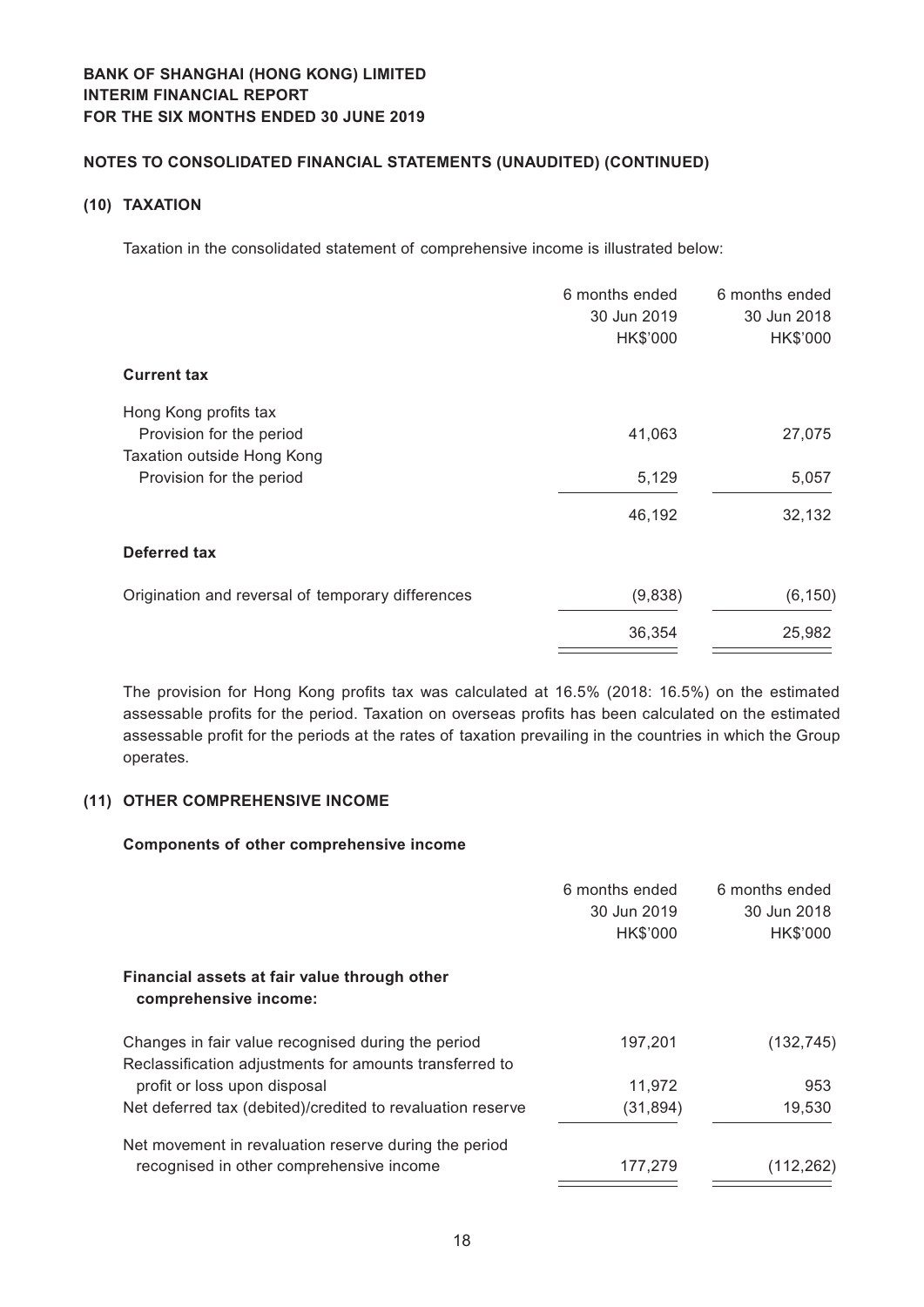## **(12) CASH AND BALANCES WITH BANKS AND CENTRAL BANK**

|                                                   | 30 Jun 2019 | 31 Dec 2018 |
|---------------------------------------------------|-------------|-------------|
|                                                   | HK\$'000    | HK\$'000    |
| Balances with banks                               | 639,134     | 1,370,609   |
| Balances with central bank                        | 13,082      | 24,435      |
|                                                   | 652,216     | 1,395,044   |
| Allowance for credit and other losses (note 9)    | (88)        | (207)       |
| Net cash and balances with banks and central bank | 652,128     | 1,394,837   |

## **(13) PLACEMENTS WITH AND ADVANCES TO BANKS**

|                                                | 30 Jun 2019<br>HK\$'000 | 31 Dec 2018<br>HK\$'000 |
|------------------------------------------------|-------------------------|-------------------------|
| Gross placements with and advances to banks    |                         |                         |
| - maturing within one month                    | 1,627,069               | 2,592,888               |
| - maturing between one and twelve months       | 346,579                 |                         |
|                                                | 1,973,648               | 2,592,888               |
| Allowance for credit and other losses (note 9) | (420)                   | (474)                   |
| Net placements with and advances to banks      | 1,973,228               | 2,592,414               |

There were no overdue, impaired or rescheduled placements with and advances to banks for the periods indicated.

## **(14) LOANS AND ADVANCES TO CUSTOMERS**

#### **(a) Loans and advances to customers**

|                                                                                               | 30 Jun 2019<br>HK\$'000 | 31 Dec 2018<br>HK\$'000 |
|-----------------------------------------------------------------------------------------------|-------------------------|-------------------------|
| Gross loans and advances to customers<br>Less: Allowance for credit and other losses (note 9) | 15,120,914              | 15,121,048              |
| $-$ Stage 1 & 2 ECL                                                                           | (196, 444)              | (144, 473)              |
| $-$ Stage 3 ECL                                                                               | (37, 143)               | (146, 455)              |
|                                                                                               | 14,887,327              | 14,830,120              |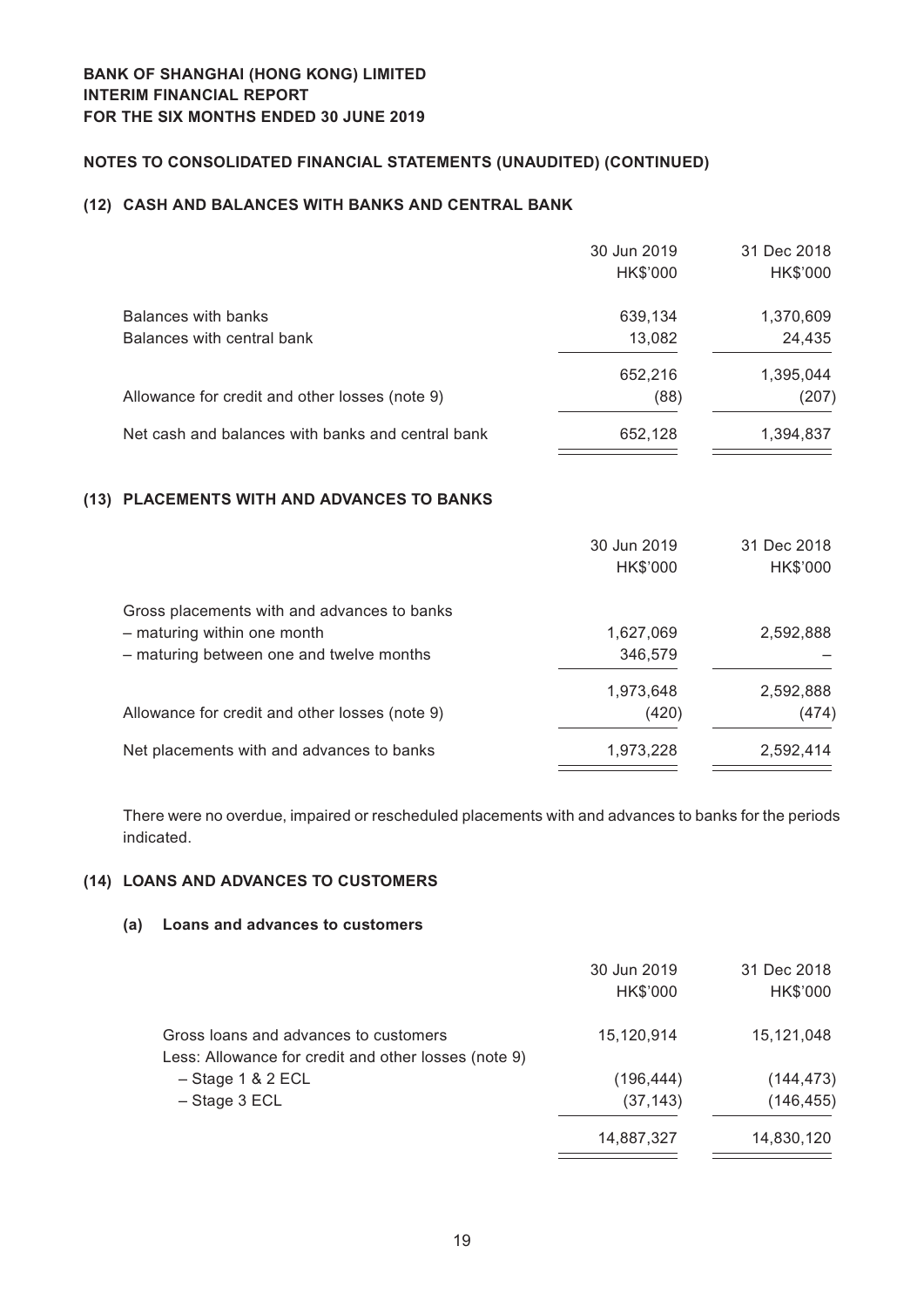## **(14) LOANS AND ADVANCES TO CUSTOMERS (CONTINUED)**

## **(b) Gross loans and advances to customers by industry sector**

|                                                                      | 30 Jun 2019 |             | 31 Dec 2018 |             |
|----------------------------------------------------------------------|-------------|-------------|-------------|-------------|
|                                                                      |             | % of gross  |             | % of gross  |
|                                                                      |             | advances    |             | advances    |
|                                                                      |             | covered by  |             | covered by  |
|                                                                      | HK\$'000    | collaterals | HK\$'000    | collaterals |
| <b>Gross loans and advances to</b><br>customers for use in Hong Kong |             |             |             |             |
| Industrial, commercial and<br>financial sectors                      |             |             |             |             |
| - property development                                               | 190,503     |             | 214,806     |             |
| - property investment                                                | 66,160      | 100.0       | 892,120     | 100.0       |
| - financial concerns                                                 | 2,875,101   | 68.2        | 3,476,587   | 56.7        |
| - wholesale and retail trade                                         |             |             | 7,399       | 52.7        |
| - manufacturing                                                      | 47,298      |             |             |             |
| - transport and transport equipment                                  | 55,818      |             | 55,985      |             |
| - information technology                                             |             |             | 544,286     | 27.2        |
| $-$ others                                                           | 200,162     | 19.1        | 204,696     | 2.6         |
|                                                                      | 3,435,042   | 60.2        | 5,395,879   | 56.0        |
| <b>Individuals</b>                                                   | 70,614      |             | 70,660      |             |
| Total gross loans and advances for                                   |             |             |             |             |
| use in Hong Kong                                                     | 3,505,656   | 58.9        | 5,466,539   | 55.2        |
| <b>Trade finance</b>                                                 | 747         | 100.0       | 2,169       |             |
| Gross loans and advances for use<br>outside Hong Kong                | 11,614,511  | 32.6        | 9,652,340   | 23.1        |
| <b>Gross loans and advances to</b><br>customers                      | 15,120,914  | 38.7        | 15,121,048  | 34.7        |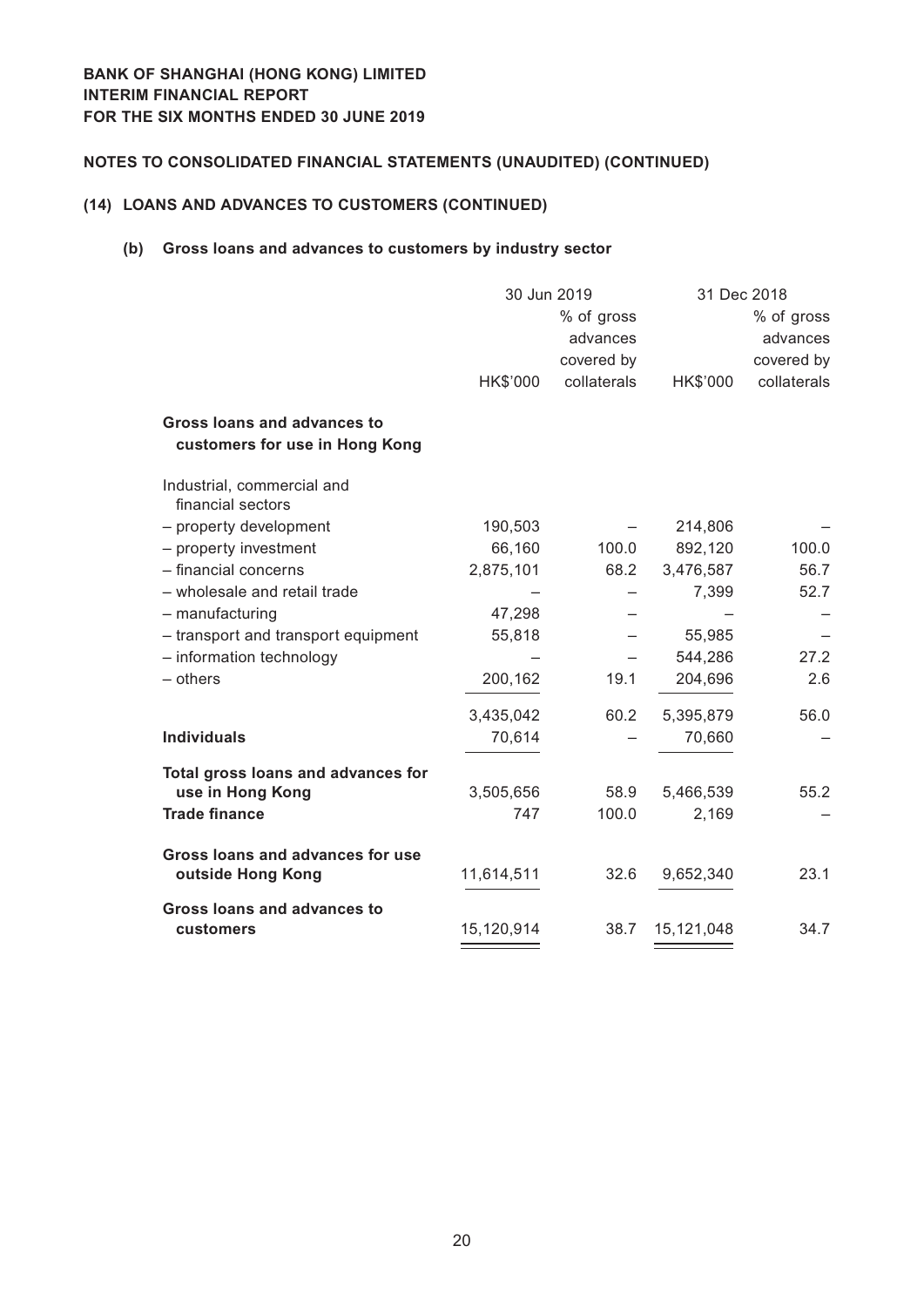## **(14) LOANS AND ADVANCES TO CUSTOMERS (CONTINUED)**

## **(c) Segmental analysis of loans and advances to customers by geographical area**

Loans and advances to customers by geographical area are classified according to the location of the counterparties after taking into account the transfer of risk. In general, risk transfer applies when a loan is guaranteed by a party located in an area that is different from that of the counterparty.

| Overdue<br>loans and<br>impaired<br>loans and<br>advances to<br>loans and<br>Stage 3<br>ECL<br>customers<br>advances<br>advances<br>HK\$'000<br>HK\$'000<br>HK\$'000<br>HK\$'000<br>At 30 June 2019<br>- Hong Kong<br>3,166,438<br>- Mainland China<br>11,531,763<br>117,099<br>117,099<br>(37, 143)<br>- Others<br>422,713<br>15,120,914<br>117,099<br>117,099<br>(37, 143)<br>At 31 December 2018<br>31,320<br>31,320<br>3,498,046<br>(31, 320)<br>- Hong Kong<br>- Mainland China<br>11,390,914<br>194,771<br>194,771<br>(115, 135)<br>- Others<br>232,088<br>15,121,048<br>226,091<br>226,091<br>(146, 455) | Gross | Stage 3 |  |            |
|-----------------------------------------------------------------------------------------------------------------------------------------------------------------------------------------------------------------------------------------------------------------------------------------------------------------------------------------------------------------------------------------------------------------------------------------------------------------------------------------------------------------------------------------------------------------------------------------------------------------|-------|---------|--|------------|
|                                                                                                                                                                                                                                                                                                                                                                                                                                                                                                                                                                                                                 |       |         |  |            |
|                                                                                                                                                                                                                                                                                                                                                                                                                                                                                                                                                                                                                 |       |         |  | Stage 1&2  |
|                                                                                                                                                                                                                                                                                                                                                                                                                                                                                                                                                                                                                 |       |         |  | <b>ECL</b> |
|                                                                                                                                                                                                                                                                                                                                                                                                                                                                                                                                                                                                                 |       |         |  | HK\$'000   |
|                                                                                                                                                                                                                                                                                                                                                                                                                                                                                                                                                                                                                 |       |         |  |            |
|                                                                                                                                                                                                                                                                                                                                                                                                                                                                                                                                                                                                                 |       |         |  | (32, 730)  |
|                                                                                                                                                                                                                                                                                                                                                                                                                                                                                                                                                                                                                 |       |         |  | (157, 475) |
|                                                                                                                                                                                                                                                                                                                                                                                                                                                                                                                                                                                                                 |       |         |  | (6, 239)   |
|                                                                                                                                                                                                                                                                                                                                                                                                                                                                                                                                                                                                                 |       |         |  | (196, 444) |
|                                                                                                                                                                                                                                                                                                                                                                                                                                                                                                                                                                                                                 |       |         |  |            |
|                                                                                                                                                                                                                                                                                                                                                                                                                                                                                                                                                                                                                 |       |         |  | (35, 725)  |
|                                                                                                                                                                                                                                                                                                                                                                                                                                                                                                                                                                                                                 |       |         |  | (103, 994) |
|                                                                                                                                                                                                                                                                                                                                                                                                                                                                                                                                                                                                                 |       |         |  | (4, 754)   |
|                                                                                                                                                                                                                                                                                                                                                                                                                                                                                                                                                                                                                 |       |         |  | (144, 473) |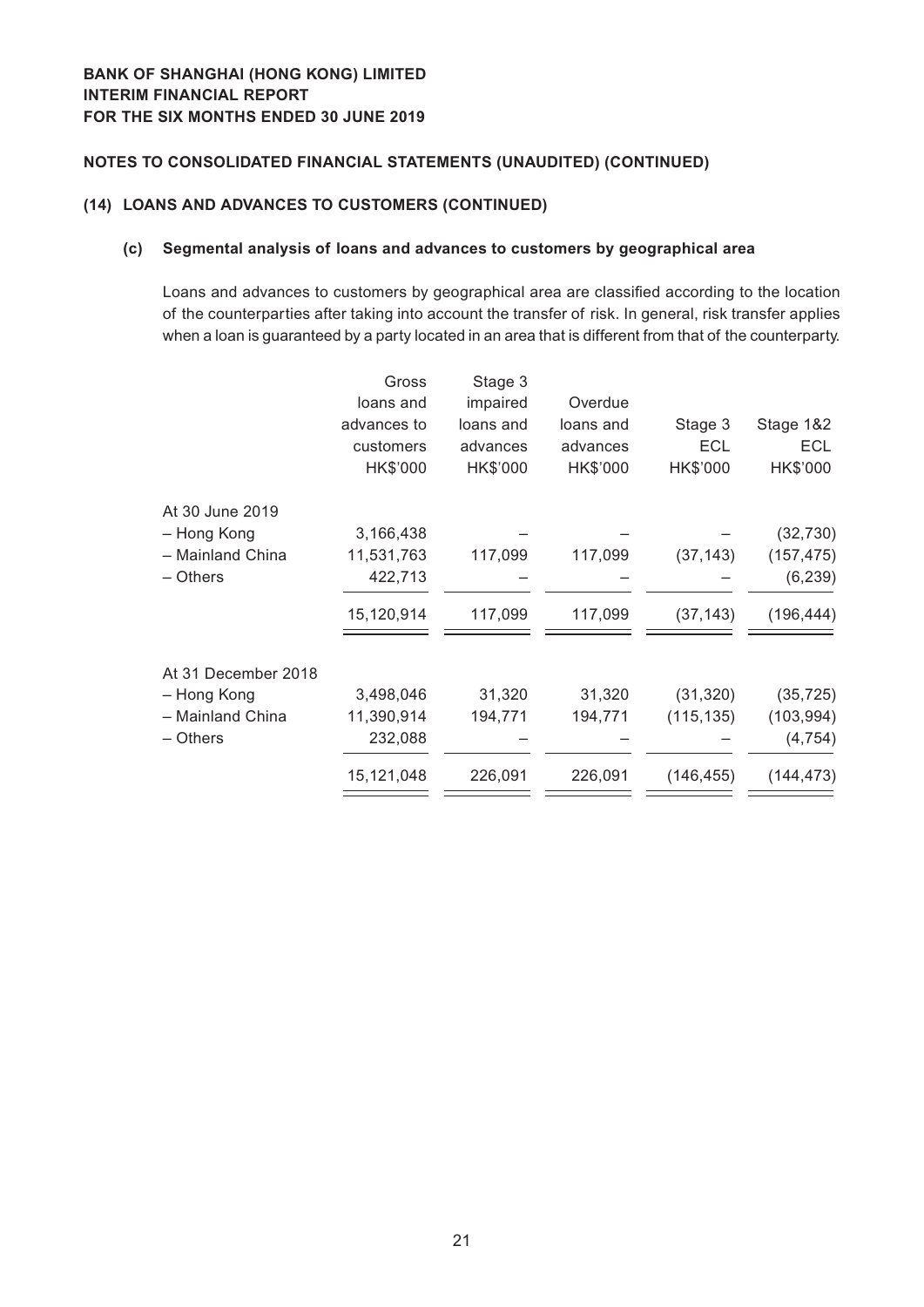## **(14) LOANS AND ADVANCES TO CUSTOMERS (CONTINUED)**

#### **(d) Overdue loans and advances to customers**

The overdue loans and advances of the Company are analysed as follows:

|                                                                                                        | As at 30 June 2019 |                                                     | As at 31 December 2018 |                                                     |
|--------------------------------------------------------------------------------------------------------|--------------------|-----------------------------------------------------|------------------------|-----------------------------------------------------|
|                                                                                                        | HK\$'000           | % of gross<br>loans and<br>advances to<br>customers | HK\$'000               | % of gross<br>loans and<br>advances to<br>customers |
| Six months or less but over three<br>months                                                            |                    |                                                     | 117,450                | 0.77                                                |
| One year or less but over six<br>months                                                                | 117,099            | 0.77                                                |                        |                                                     |
| Over one year                                                                                          |                    |                                                     | 108,641                | 0.72                                                |
|                                                                                                        | 117,099            | 0.77                                                | 226,091                | 1.49                                                |
| Allowance for credit and other<br>losses made in respect of the<br>above overdue loans and<br>advances | 37,143             |                                                     | 146,455                |                                                     |
| Current market value of collateral<br>held against the covered<br>portion of the above overdue         |                    |                                                     |                        |                                                     |
| loans and advances                                                                                     | 846                |                                                     | 848                    |                                                     |
| Covered portion of the above<br>overdue loans and advances                                             | 846                |                                                     | 848                    |                                                     |
| Uncovered portion of the above<br>overdue loans and advances                                           | 116,253            |                                                     | 225,243                |                                                     |
|                                                                                                        |                    |                                                     |                        |                                                     |

#### **(e) Rescheduled loans and advances**

There were no rescheduled loans and advances as at 30 June 2019 and 31 December 2018.

#### **(f) Repossessed assets**

There were no repossessed assets as at 30 June 2019 and 31 December 2018.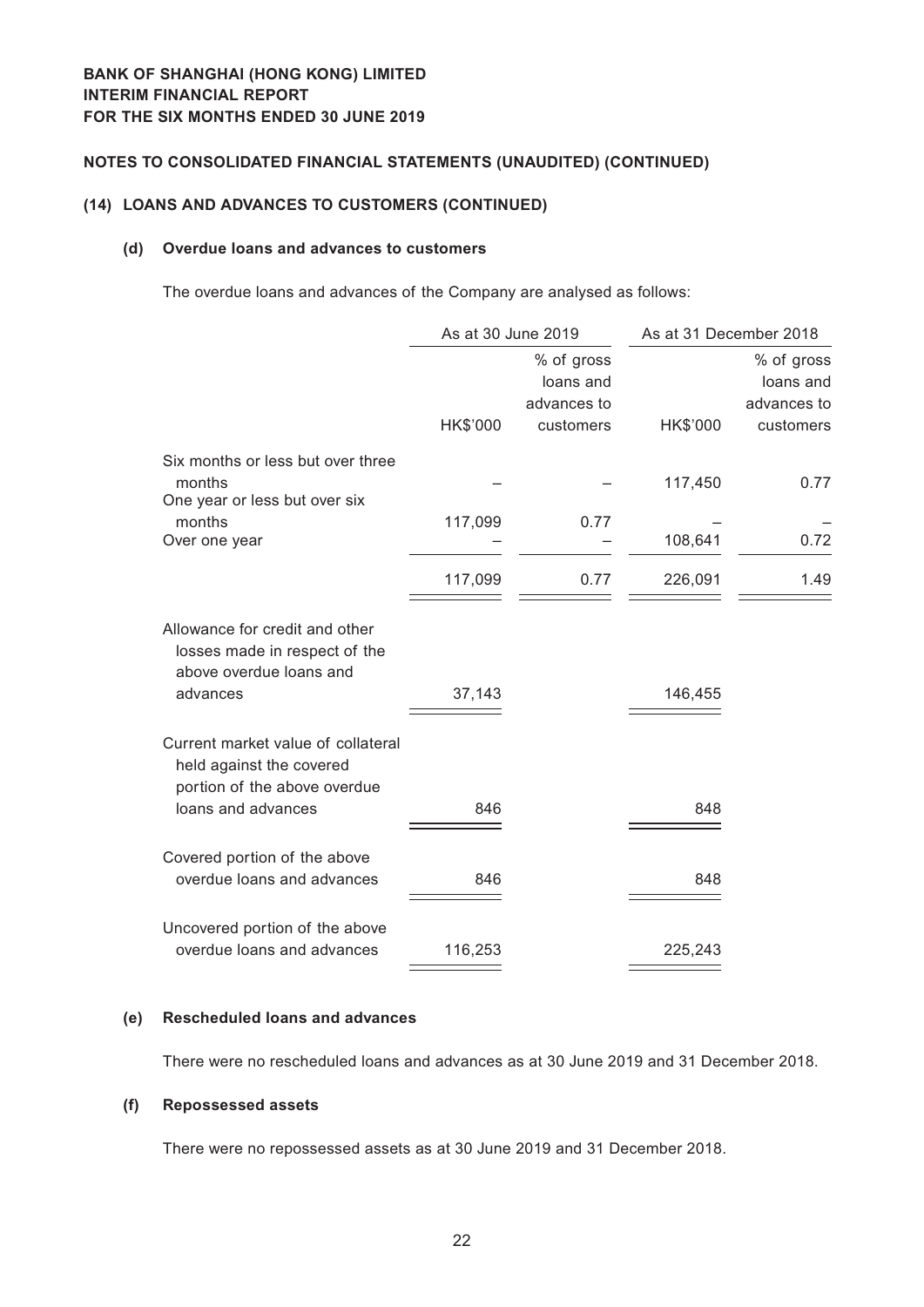## **(14) LOANS AND ADVANCES TO CUSTOMERS (CONTINUED)**

## **(g) Overdue other assets**

The overdue other assets of the Company are analysed as follows:

|                                                                                                       | As at                   | As at                   |
|-------------------------------------------------------------------------------------------------------|-------------------------|-------------------------|
|                                                                                                       | 30 June                 | 31 December             |
|                                                                                                       | 2019                    | 2018                    |
|                                                                                                       | HK\$'000                | HK\$'000                |
| Six months or less but over three months                                                              |                         | 412                     |
| One year or less but over six months                                                                  | 411                     |                         |
|                                                                                                       | 411                     | 412                     |
| (15) INVESTMENT SECURITIES                                                                            |                         |                         |
|                                                                                                       | 30 Jun 2019<br>HK\$'000 | 31 Dec 2018<br>HK\$'000 |
| Investment securities measured at amortised cost<br>Investment securities at fair value through other | 3,665,225               | 3,900,069               |
| comprehensive income                                                                                  | 6,101,727               | 5,248,449               |
|                                                                                                       | 9,766,952               | 9,148,518               |
| Allowance for credit and other losses (note 9)                                                        | (30, 408)               | (30, 514)               |
|                                                                                                       | 9,736,544               | 9,118,004               |
|                                                                                                       |                         |                         |

As at 30 June 2019 and 31 December 2018, there were no investment securities individually determined to be impaired.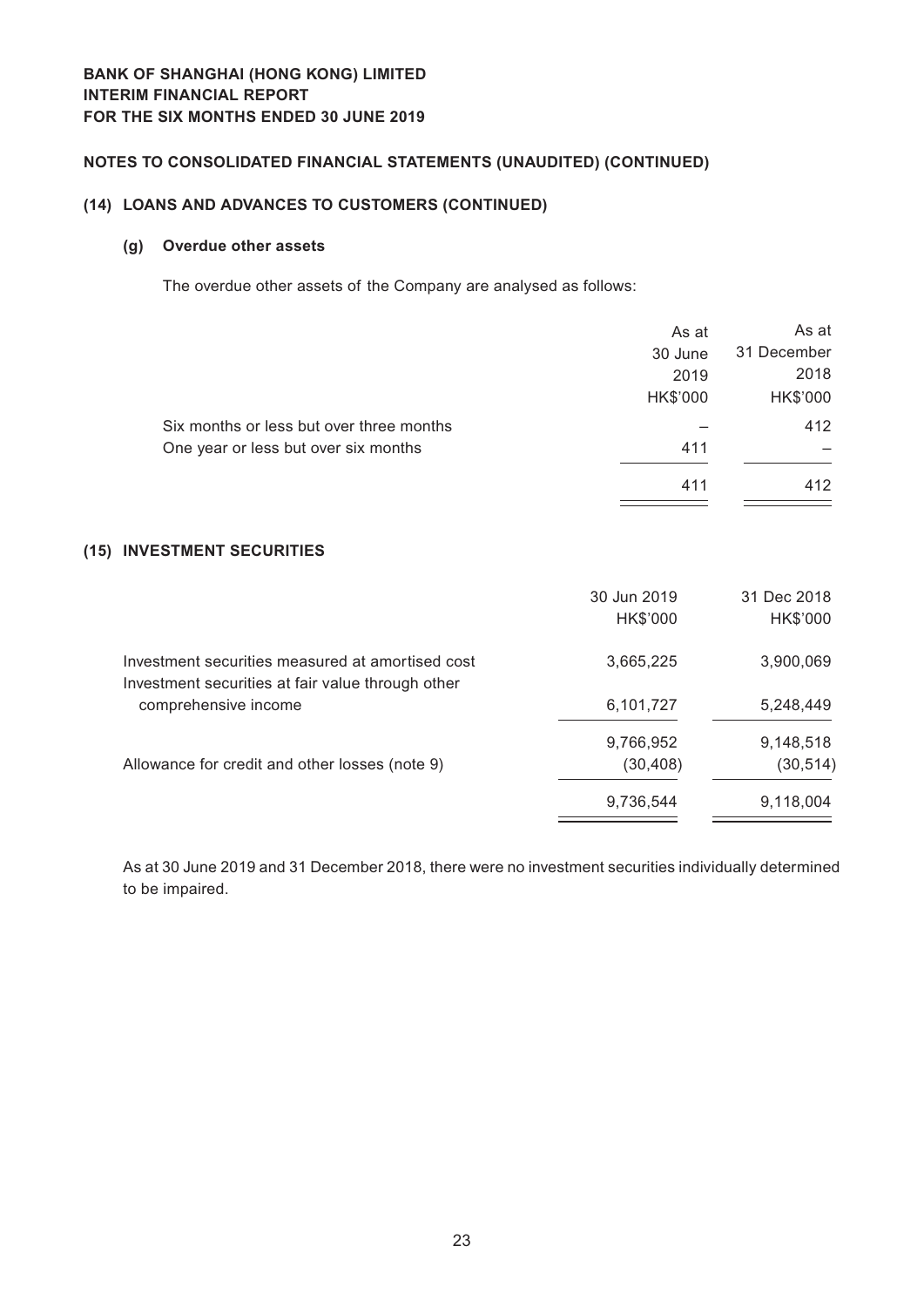# **BANK OF SHANGHAI (HONG KONG) LIMITED Interim financial report For the six months ended 30 June 2019**

# **Notes to Consolidated Financial Statements (Unaudited) (CONTINUED)**

## **(16) PROPERTY AND EQUIPMENT**

Details of movement of property and equipment are as follows:

|                                                                    | Leasehold<br>improvements<br>HK\$'000 | Furniture,<br>computer<br>and other<br>equipments<br>HK\$'000 | Motor<br>vehicles<br>HK\$'000 | Total<br>HK\$'000           |
|--------------------------------------------------------------------|---------------------------------------|---------------------------------------------------------------|-------------------------------|-----------------------------|
| Cost:                                                              |                                       |                                                               |                               |                             |
| At 1 January 2018<br>Additions<br>Exchange adjustments             | 21,499<br>300                         | 20,295<br>1,927<br>(15)                                       | 1,007<br>1,169<br>(3)         | 42,801<br>3,396<br>(18)     |
| At 31 December 2018                                                | 21,799                                | 22,207                                                        | 2,173                         | 46,179                      |
| At 1 January 2019<br><b>Additions</b><br>Exchange adjustments      | 21,799<br>190                         | 22,207<br>1,253<br>(36)                                       | 2,173<br>763<br>(15)          | 46,179<br>2,206<br>(51)     |
| At 30 June 2019                                                    | 21,989                                | 23,424                                                        | 2,921                         | 48,334                      |
| <b>Accumulated depreciation:</b>                                   |                                       |                                                               |                               |                             |
| At 1 January 2018<br>Charge for the year<br>Exchange adjustments   | (7, 322)<br>(3,759)                   | (14, 303)<br>(3, 250)<br>18                                   | (1,007)<br>(120)<br>1         | (22, 632)<br>(7, 129)<br>19 |
| At 31 December 2018                                                | (11,081)                              | (17, 535)                                                     | (1, 126)                      | (29, 742)                   |
| At 1 January 2019<br>Charge for the period<br>Exchange adjustments | (11,081)<br>(1,889)                   | (17, 535)<br>(1, 524)<br>5                                    | (1, 126)<br>(174)<br>1        | (29, 742)<br>(3, 587)<br>6  |
| At 30 June 2019                                                    | (12, 970)                             | (19, 054)                                                     | (1, 299)                      | (33, 323)                   |
| Net book value:                                                    |                                       |                                                               |                               |                             |
| At 30 June 2019                                                    | 9,019                                 | 4,370                                                         | 1,622                         | 15,011                      |
| At 31 December 2018                                                | 10,718                                | 4,672                                                         | 1,047                         | 16,437                      |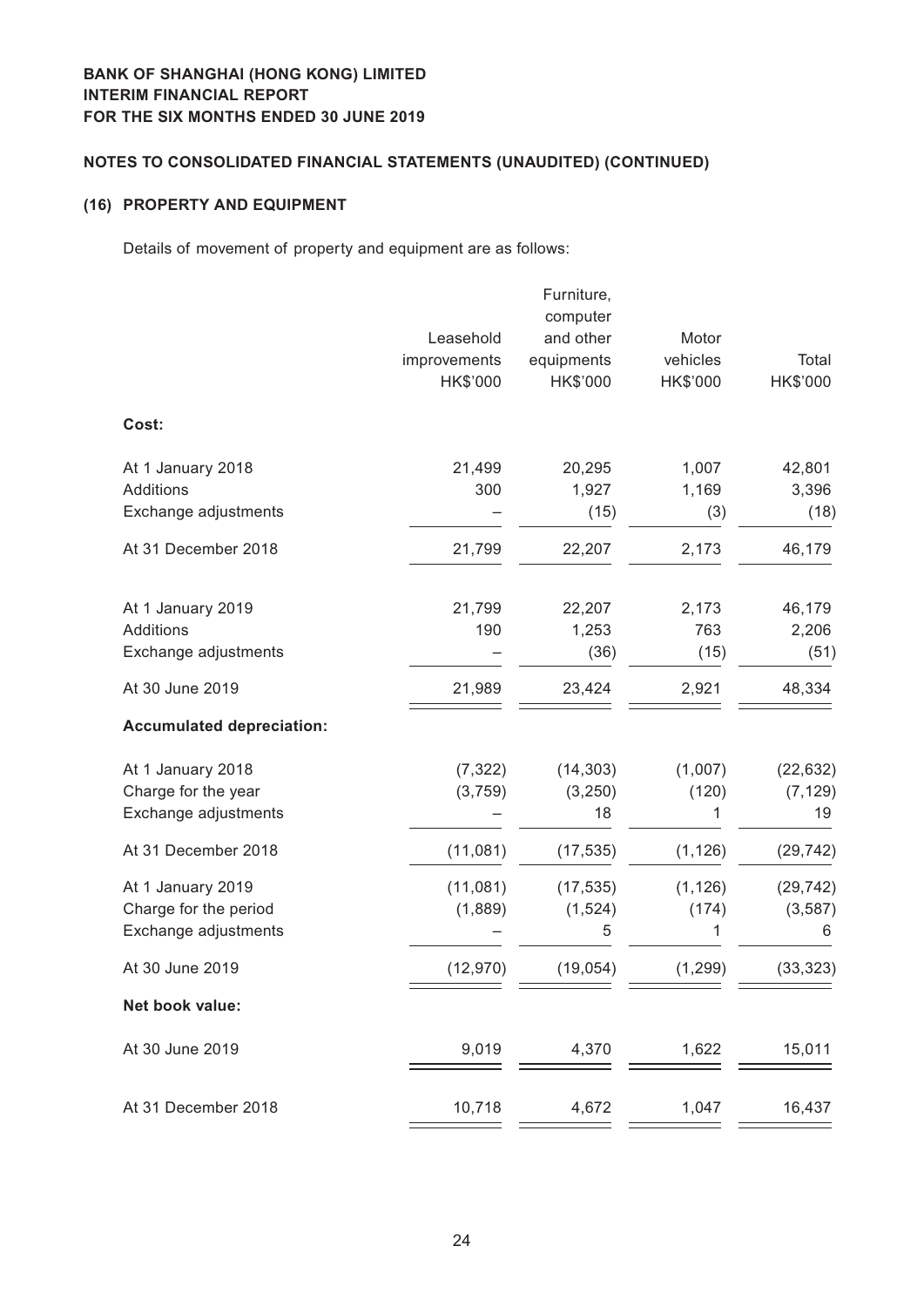## **(17) OTHER ASSETS**

|                                      | 30 Jun 2019 | 31 Dec 2018 |
|--------------------------------------|-------------|-------------|
|                                      | HK\$'000    | HK\$'000    |
| Interest receivables (Note a)        | 200,553     | 188,107     |
| Collaterals placed (Note b)          | 16,004      | 16,130      |
| Fees receivable                      | 12,536      | 12,186      |
| Customer liability under acceptances | 13,556      | 6,207       |
| Prepaid expenses                     | 18,313      | 6,986       |
| Accounts receivable                  | 12,450      | 18,942      |
| Trade date receivable                | 38,517      |             |
| Right-of-use assets                  | 69,007      |             |
| <b>Others</b>                        | 7,885       | 8,349       |
|                                      | 388,821     | 256,907     |

Note a: Included Stage 3 ECL of \$411,000 (2018: \$412,000).

Note b: Mainly relates to cash collaterals placed in respect of derivative financial liabilities.

## **(18) DEPOSITS FROM CUSTOMERS**

| 30 Jun 2019 | 31 Dec 2018 |
|-------------|-------------|
| HK\$'000    | HK\$'000    |
|             |             |
| 10,347,469  | 9,503,353   |
|             |             |

## **(19) CERTIFICATES OF DEPOSIT AND OTHER DEBT SECURITIES ISSUED**

|                                                                                                       | 30 Jun 2019<br>HK\$'000 | 31 Dec 2018<br>HK\$'000 |
|-------------------------------------------------------------------------------------------------------|-------------------------|-------------------------|
| Certificates of deposits issued at amortised costs<br>Other debt securities issued at amortised costs | 3,104,200               | 5,227,536               |
| (note 22(d))                                                                                          | 3,891,721               | 3,898,728               |
|                                                                                                       | 6,995,921               | 9,126,264               |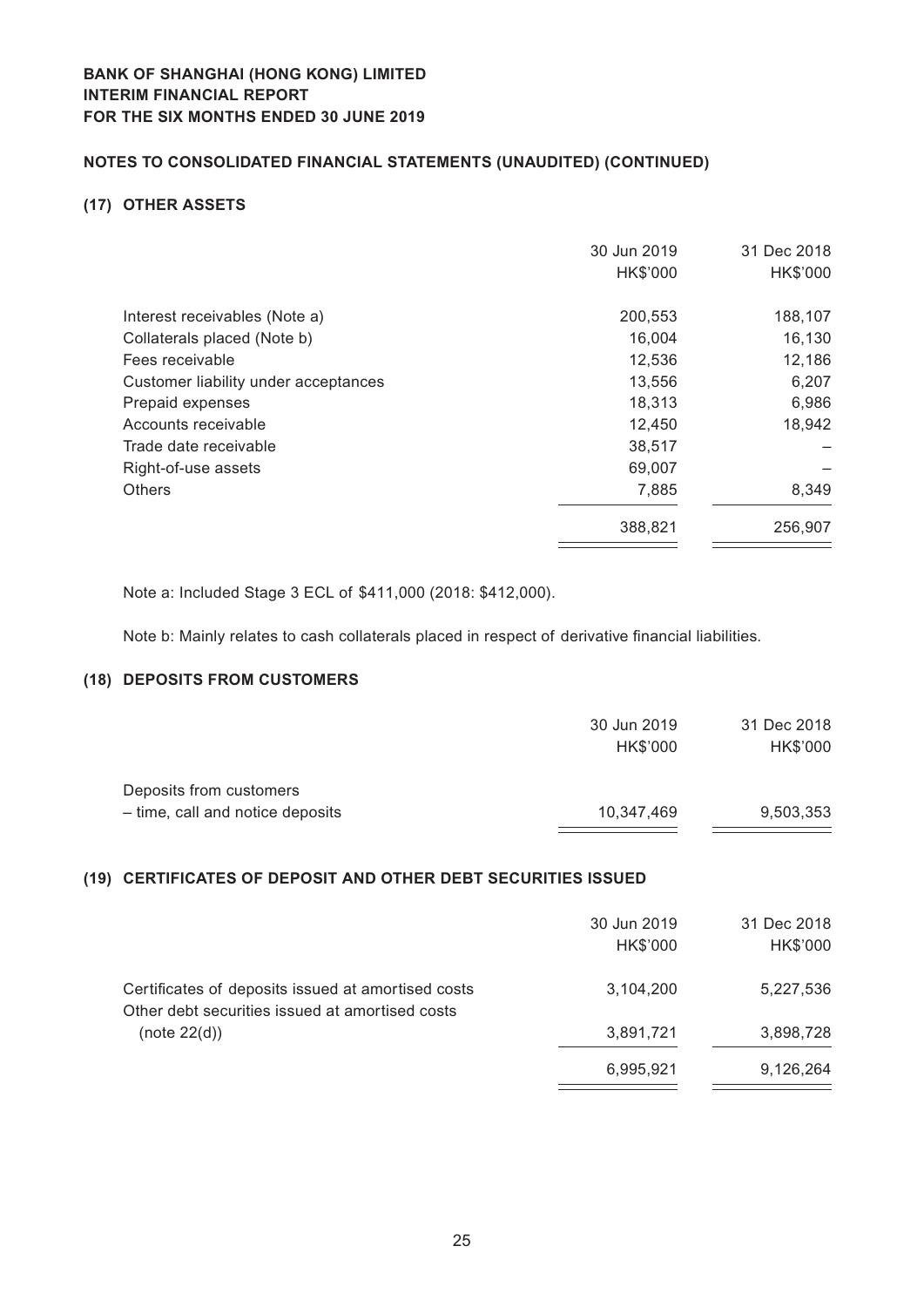#### **(20) OTHER LIABILITIES**

|                                            | 30 Jun 2019 | 31 Dec 2018 |
|--------------------------------------------|-------------|-------------|
|                                            | HK\$'000    | HK\$'000    |
| Interest payable                           | 95.643      | 176,972     |
| Acceptance outstanding                     | 13,556      | 6,207       |
| Account payable                            | 9,024       | 9,149       |
| Accrued expenses                           | 2,191       | 3,236       |
| Provision for short term employee benefits | 73,837      | 69,486      |
| Collateral received                        | 12,456      | 8,949       |
| Short-term borrowing (note 22(d))          | 65,213      | 102,123     |
| Long-term borrowings (note 22(d))          | 193,128     |             |
| Trade date payable                         | 86,267      |             |
| Lease liabilities (note 22(d))             | 69,543      |             |
| Others (note a)                            | 38,371      | 21,086      |
|                                            | 659,229     | 397,208     |

Note a: Included allowance for credit and other losses of HK\$1,928,000 (2018: \$3,007,000).

#### **(21) DERIVATIVE FINANCIAL INSTRUMENTS**

Derivative financial instruments are presented in net when there is a legally enforceable right to set off the recognised amounts, and there is an intention to settle them on a net basis or realise the asset and settle the liability simultaneously. As at 30 June 2019, no derivative financial instruments have fulfilled the above criteria, therefore no derivative financial instruments were offset on the consolidated statement of financial position (2018: Nil).

#### **Derivatives – held for trading**

|                                                  |                                | At 30 Jun 2019                                |                                                    |                                                    |                                | At 31 Dec 2018                                |                                                    |                                                    |
|--------------------------------------------------|--------------------------------|-----------------------------------------------|----------------------------------------------------|----------------------------------------------------|--------------------------------|-----------------------------------------------|----------------------------------------------------|----------------------------------------------------|
|                                                  | Notional<br>amount<br>HK\$'000 | Derivative<br>financial<br>assets<br>HK\$'000 | Derivative<br>financial<br>liabilities<br>HK\$'000 | Credit<br>risk-<br>weighted<br>amounts<br>HK\$'000 | Notional<br>amount<br>HK\$'000 | Derivative<br>financial<br>assets<br>HK\$'000 | Derivative<br>financial<br>liabilities<br>HK\$'000 | Credit<br>risk-<br>weighted<br>amounts<br>HK\$'000 |
| Exchange rate<br>contracts                       |                                |                                               |                                                    |                                                    |                                |                                               |                                                    |                                                    |
| - Spot and forward<br>Interest rate<br>contracts | 7,266,167                      | 14,801                                        | 24,000                                             | 25,196                                             | 9,141,672                      | 17,096                                        | 42,620                                             | 26,022                                             |
| - Swap                                           | 1,197,035                      | 8,204                                         | 1,572                                              | 12,119                                             | 1,200,720                      | 15,691                                        | 5,810                                              | 12,127                                             |
|                                                  | 8,463,202                      | 23,005                                        | 25,572                                             | 37,315                                             | 10,342,392                     | 32,787                                        | 48,430                                             | 38,149                                             |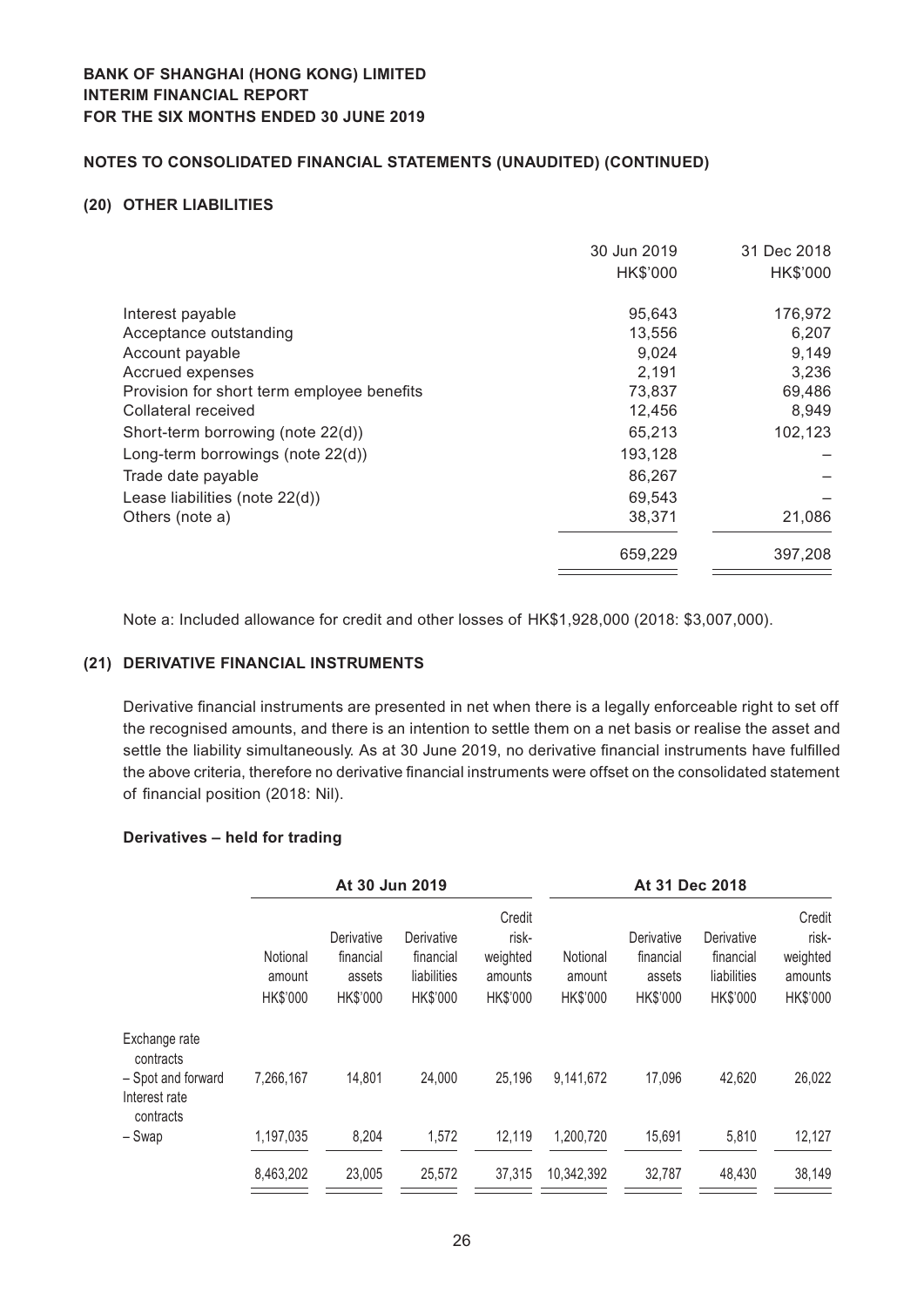## **(22) NOTES TO CONSOLIDATED STATEMENT OF CASH FLOWS**

# **(a) Reconciliation of profit before taxation to net cash inflow/(outflow) from the operating activities**

|                                                     |              | 6 months ended | 6 months ended |
|-----------------------------------------------------|--------------|----------------|----------------|
|                                                     | <b>Notes</b> | 30 Jun 2019    | 30 Jun 2018    |
|                                                     |              | HK\$'000       | HK\$'000       |
| Profit before taxation                              |              | 205,332        | 145,814        |
| Adjustments for:                                    |              |                |                |
| Interest income                                     |              | (656, 339)     | (530, 210)     |
| Interest expense                                    |              | 359,751        | 300,161        |
| Depreciation of property and equipment              | 8            | 3,587          | 3,400          |
| Amortisation of right-of-use assets                 | 8            | 12,789         |                |
| Amortisation of intangible assets                   | 8            | 1,545          | 1,702          |
| Written off of loans and advances net of recoveries |              | (107, 692)     |                |
| Impairment charges                                  | 9            | 55,181         | 79,192         |
| Net (income)/loss from investment securities        |              | (11, 971)      | 953            |
| Interest received                                   |              | 424,022        | 404,557        |
| Interest paid                                       |              | (288, 451)     | (182, 431)     |
| Operating (loss)/profit before changes in           |              |                |                |
| working capital                                     |              | (2, 246)       | 223,138        |
| Changes in financial assets at fair value through   |              |                |                |
| profit or loss                                      |              | (272, 491)     | (4, 702)       |
| Change in balances and placements with banks        |              |                |                |
| and advances to banks with original maturity        |              |                |                |
| beyond three months                                 |              | 4              | 1,668,040      |
| Change in gross loans and advances to customers     |              | 7,454          | (303, 154)     |
| Change in other assets                              |              | (4, 593)       | (212,070)      |
| Change in deposits from banks                       |              | 352,160        | (1, 143, 085)  |
| Change in deposits from customers                   |              | 844,117        | (4,506,590)    |
| Change in certificates of deposit issued            |              | (2, 174, 467)  | 1,933,405      |
| Change in trading liabilities                       |              | 114,031        |                |
| Change in other liabilities                         |              | 24,171         | 253,562        |
| Elimination of exchange differences and other       |              |                |                |
| non-cash items                                      |              | 44,110         | (4,504)        |
| <b>Cash used in operating activities</b>            |              | (1,067,750)    | (2,095,960)    |
| Hong Kong profits tax paid                          |              | (12, 108)      |                |
| Tax paid outside Hong Kong                          |              | (10, 265)      | (1,751)        |
| Net cash outflow from operating activities          |              | (1,090,123)    | (2,097,711)    |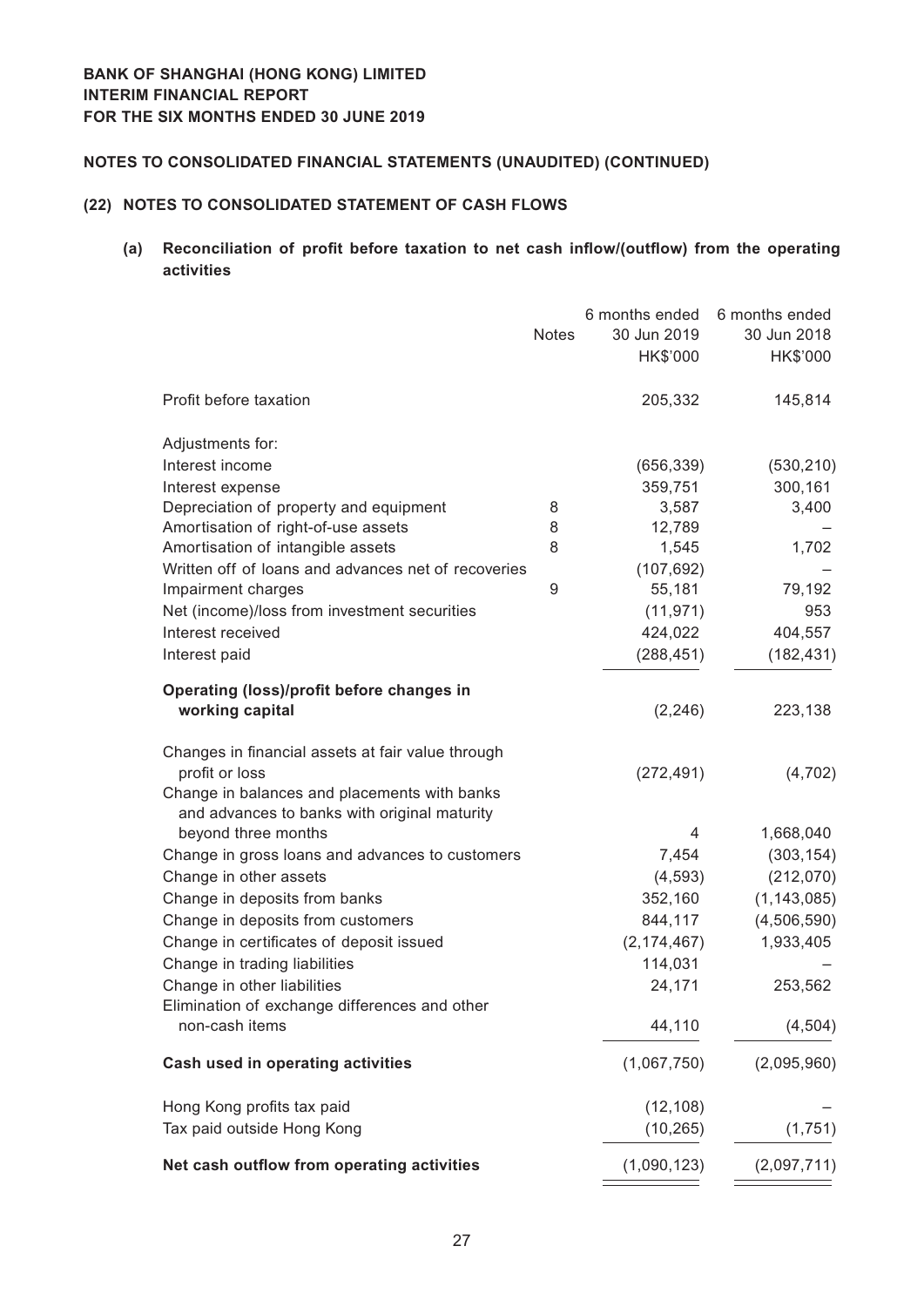# **(22) NOTES TO CONSOLIDATED STATEMENT OF CASH FLOWS (CONTINUED)**

## **(b) Cash and cash equivalents in the consolidated statement of cash flows**

|                                                       | 30 Jun 2019 | 30 Jun 2018 |
|-------------------------------------------------------|-------------|-------------|
|                                                       | HK\$'000    | HK\$'000    |
| Gross cash and balances with banks and central        |             |             |
| bank (Note 12)                                        | 652,216     | 353,490     |
| Less: Balances with banks for segregated accounts     | (4,001)     |             |
| Gross placements with banks with original maturity    |             |             |
| within three months (Note 13)                         | 1,973,648   | 1,358,533   |
| Financial assets at fair value through profit or loss |             |             |
| with original maturity within three months            | 54.607      |             |
| Investment securities with original maturity within   |             |             |
| three months                                          | 967,903     | 1,220,576   |
|                                                       | 3,644,373   | 2,932,599   |
|                                                       |             |             |

## **(c) Reconciliation with the consolidated statement of financial position**

|                                                       | 30 Jun 2019<br>HK\$'000 | 30 Jun 2018<br>HK\$'000 |
|-------------------------------------------------------|-------------------------|-------------------------|
| Cash and balances with banks and central bank         |                         |                         |
| (Note 12)                                             | 652,216                 | 353,490                 |
| Gross placements with and advances to banks           |                         |                         |
| (Note 13)                                             | 1,973,648               | 1,358,533               |
| Financial assets at fair value through profit or loss | 660,281                 |                         |
| Investment securities (Note 15)                       | 9,766,952               | 7,984,167               |
| Amounts shown in the consolidated statement           |                         |                         |
| of financial position                                 | 13,053,097              | 9,696,190               |
| Less: Balances, gross placements with and             |                         |                         |
| advances to banks and investment securities with      |                         |                         |
| an original maturity beyond three months              | (9,404,723)             | (6,763,591)             |
| Less: Balances with banks for segregated accounts     | (4,001)                 |                         |
|                                                       | 3,644,373               | 2,932,599               |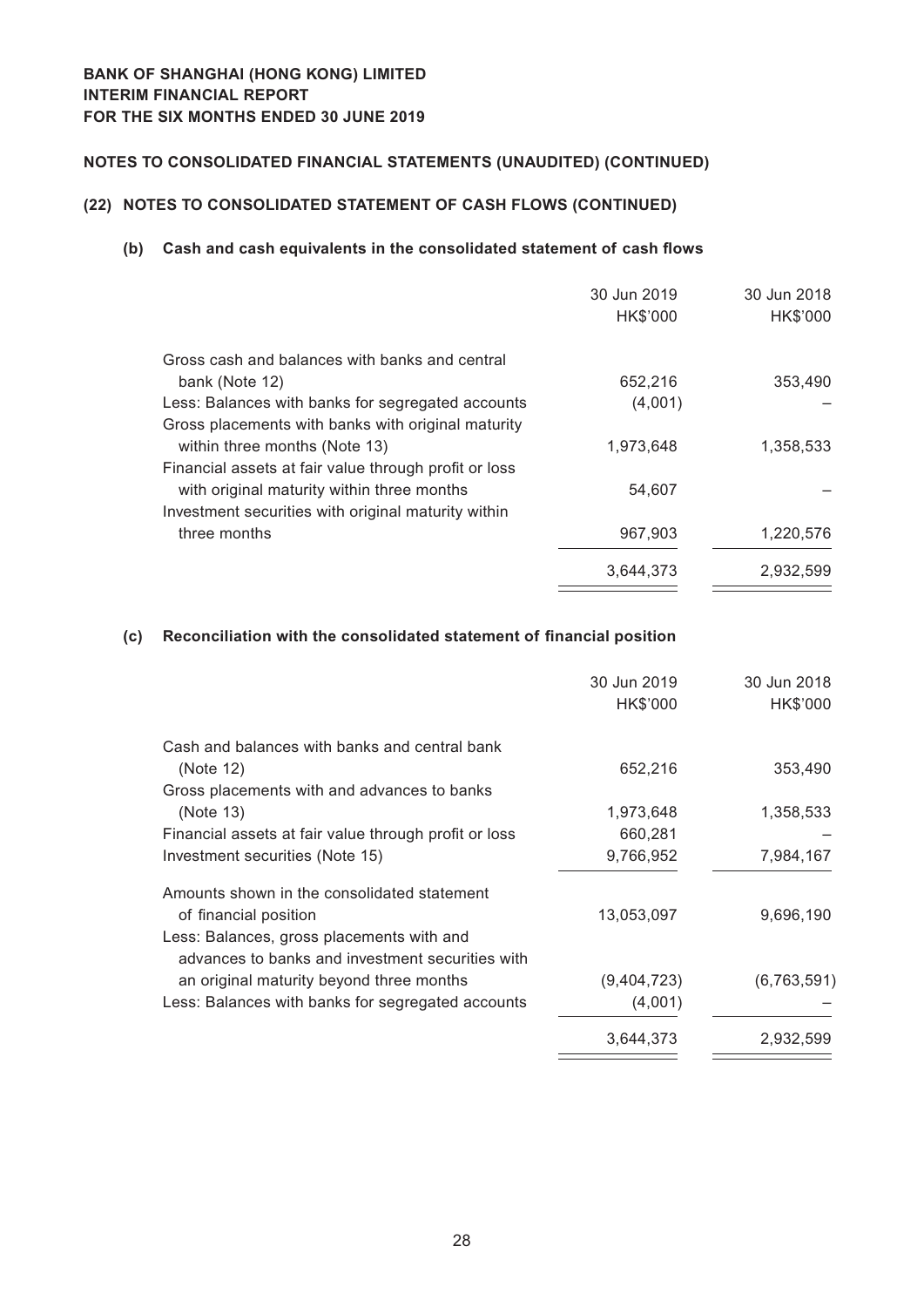## **(22) NOTES TO CONSOLIDATED STATEMENT OF CASH FLOWS (CONTINUED)**

## **(d) Reconciliation of liabilities arising from financing activities:**

The table below details changes in the Group's liabilities from financing activities, including both cash and non-cash change. Liabilities arising from financing activities are liabilities for which cash flows were, or future cash flows will be, classified in the cash flow statement as cash flows from financing activities.

| securities<br>issued<br>(Note 19)<br>HK\$'000 | Short-term<br>borrowings<br>(Note 20)<br>HK\$'000 | Long-term<br>borrowings<br>(Note 20)<br>HK\$'000 | Related<br>interest<br>payables<br>HK\$'000 | Total<br>HK\$'000                  |
|-----------------------------------------------|---------------------------------------------------|--------------------------------------------------|---------------------------------------------|------------------------------------|
| 781,540                                       |                                                   |                                                  | 11,961                                      | 793,501                            |
| (781, 945)                                    | 102,123                                           |                                                  |                                             | (781, 945)<br>102,123              |
| 3,894,179                                     |                                                   |                                                  | (85, 193)                                   | 3,894,179<br>(85, 193)             |
| 3,112,234                                     | 102,123                                           |                                                  | (85, 193)                                   | 3,129,164                          |
| 5,324<br>(370)                                |                                                   |                                                  | 123,260<br>(1,796)                          | 128,584<br>(2, 166)                |
| 4,954                                         |                                                   |                                                  | 121,464                                     | 126,418                            |
| 3,898,728                                     | 102,123                                           |                                                  | 48,232                                      | 4,049,083                          |
|                                               | (36, 910)                                         | 193,128                                          | (116, 062)                                  | (36, 910)<br>193,128<br>(116, 062) |
|                                               | (36, 910)                                         | 193,128                                          | (116,062)                                   | 40,156                             |
| 4,620<br>(11, 627)                            |                                                   |                                                  | 65,562<br>4,932                             | 70,182<br>(6,695)                  |
| (7,007)                                       |                                                   |                                                  | 70,494                                      | 63,487                             |
| 3,891,721                                     | 65,213                                            | 193,128                                          | 2,664                                       | 4,152,726                          |
|                                               | Other debt                                        |                                                  |                                             |                                    |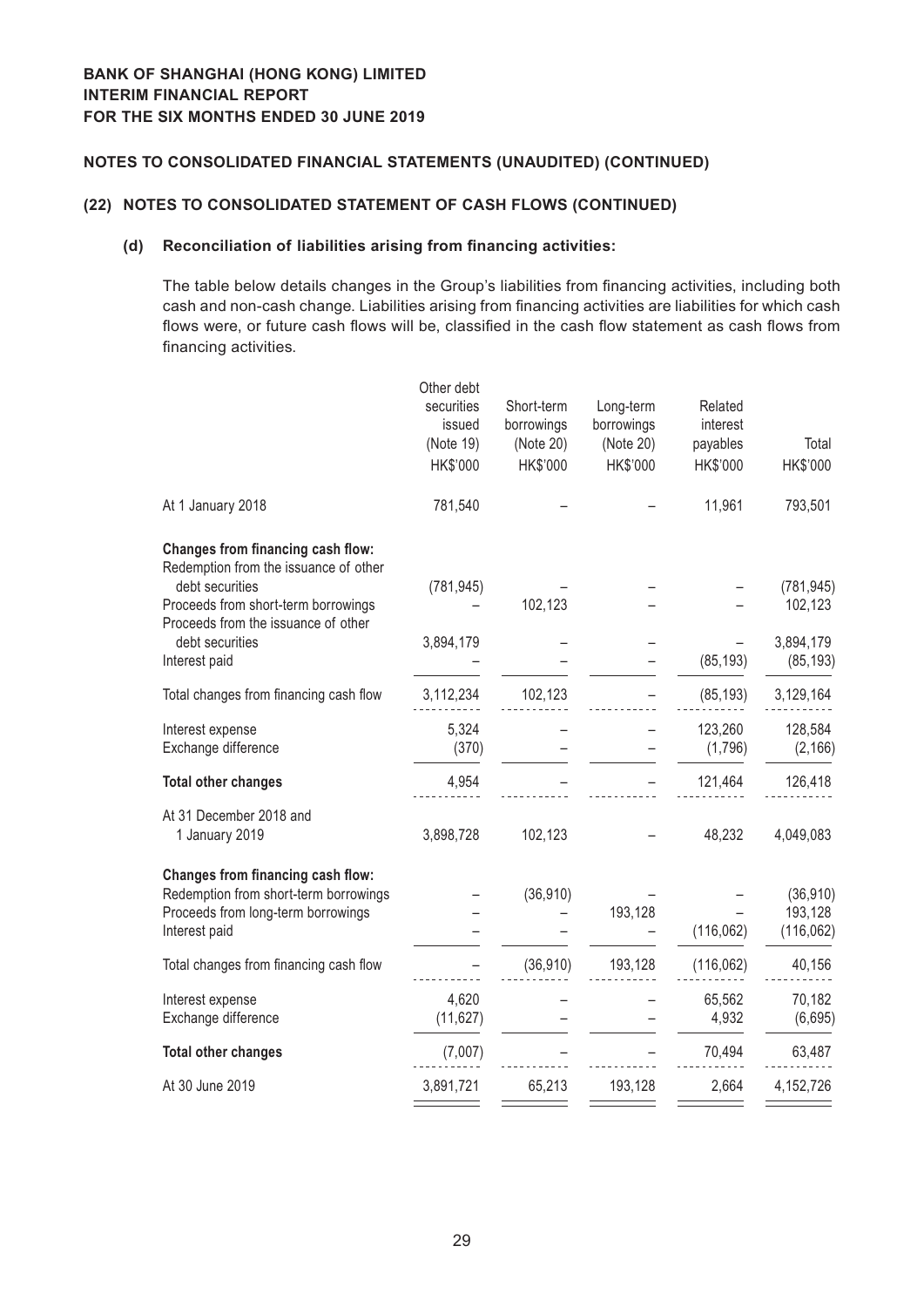## **(23) SHARE CAPITAL**

|                                         | 30 June 2019  |           | 31 December 2018 |           |  |
|-----------------------------------------|---------------|-----------|------------------|-----------|--|
|                                         | No. of shares |           | No. of shares    |           |  |
|                                         | HK\$'000      | HK\$'000  | HK\$'000         | HK\$'000  |  |
| Ordinary shares, issued and fully paid: |               |           |                  |           |  |
| At 30 June 2019 and 31 December 2018    | 360,439       | 4,000,000 | 360,439          | 4,000,000 |  |

The holders of ordinary shares are entitled to receive dividends as declared from time to time and are entitled to one vote per share at meetings of the Company. All ordinary shares rank equally with regards to the Company's residual assets.

## **(24) CONTINGENT LIABILITIES AND COMMITMENTS**

|                                            | 30 Jun 2019 | 31 Dec 2018 |
|--------------------------------------------|-------------|-------------|
|                                            | HK\$'000    | HK\$'000    |
| Contract amounts                           |             |             |
| - Direct credit substitutes                | 47,714      | 90,942      |
| - Trade-related contingencies              | 435         | 12,477      |
| - Transaction-related contingencies        | 10,860      | 10,860      |
| $-$ Other commitments:                     |             |             |
| - which are unconditionally cancellable    | 1,253,195   | 1,775,644   |
| - with an original maturity under one year | 76,455      |             |
| - with an original maturity over one year  | 78,066      | 74,978      |
|                                            | 1,466,725   | 1,964,901   |
|                                            |             |             |
| Credit risk weighted amount                | 54,383      | 39,391      |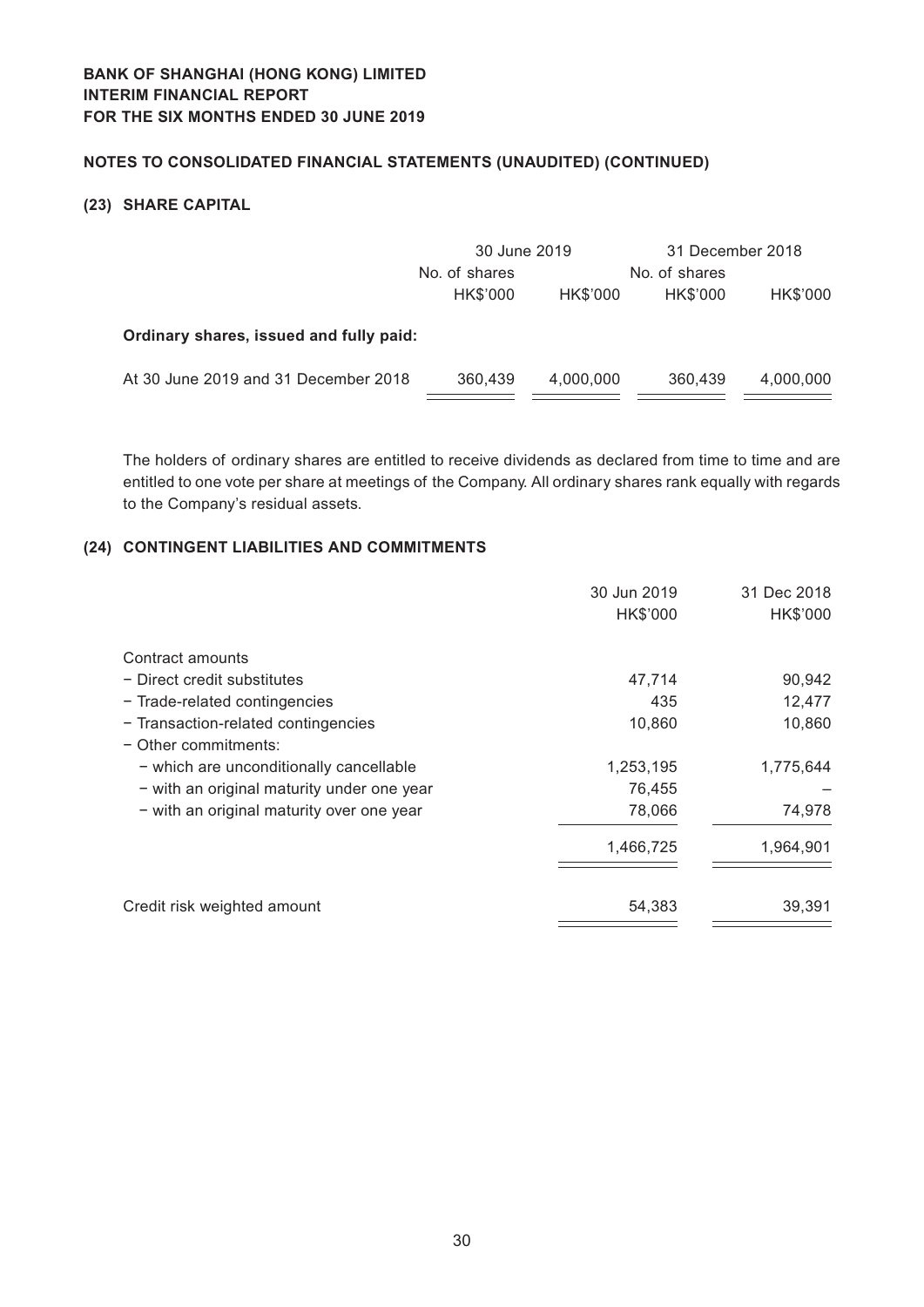#### **(25) FAIR VALUE OF FINANCIAL INSTRUMENT**

#### **(a) Financial assets and liabilities measured at fair value**

Fair value estimates are generally subjective in nature, and are made as of a specific point in time based on the characteristics of the financial instruments and relevant market information. The Group measures fair value using the following fair value hierarchy that reflects the significance of the inputs used in making the measurements:

- Level 1: fair value measured using quoted market prices (unadjusted) in active markets for identical assets and liabilities.
- Level 2: fair value measured using valuation techniques based on observable inputs, either directly or indirectly. This category includes quoted prices in active markets for similar financial instruments, or quoted prices for identical or similar instruments in markets that are considered less than active, or other valuation techniques where all significant inputs are directly or indirectly observable from market data.
- Level 3: fair value measured using significant unobservable inputs. This category includes inputs to valuation techniques not based on observable data and the unobservable inputs have a significant effect on the instrument's valuation. This category includes instruments that are valued based on quoted prices for similar instruments where significant unobservable adjustments or assumptions are required to reflect difference between the instruments.

Where available, the most suitable measure for fair value is the quoted market price. In absence of organised secondary markets for most of the unlisted securities and over-the-counter derivatives, direct market prices of these financial instruments may not be available. The fair values of such instruments are therefore calculated based on established valuation techniques using current market parameters or market prices provided by counterparties.

The fair value of forward foreign exchange contracts is determined using forward exchange market rates at the reporting date. For other derivative financial instruments, the Group uses estimated discounted cash flows to determine their fair value and the discount rate used is a discount rate at the end of reporting period applicable for an instrument with similar terms and conditions.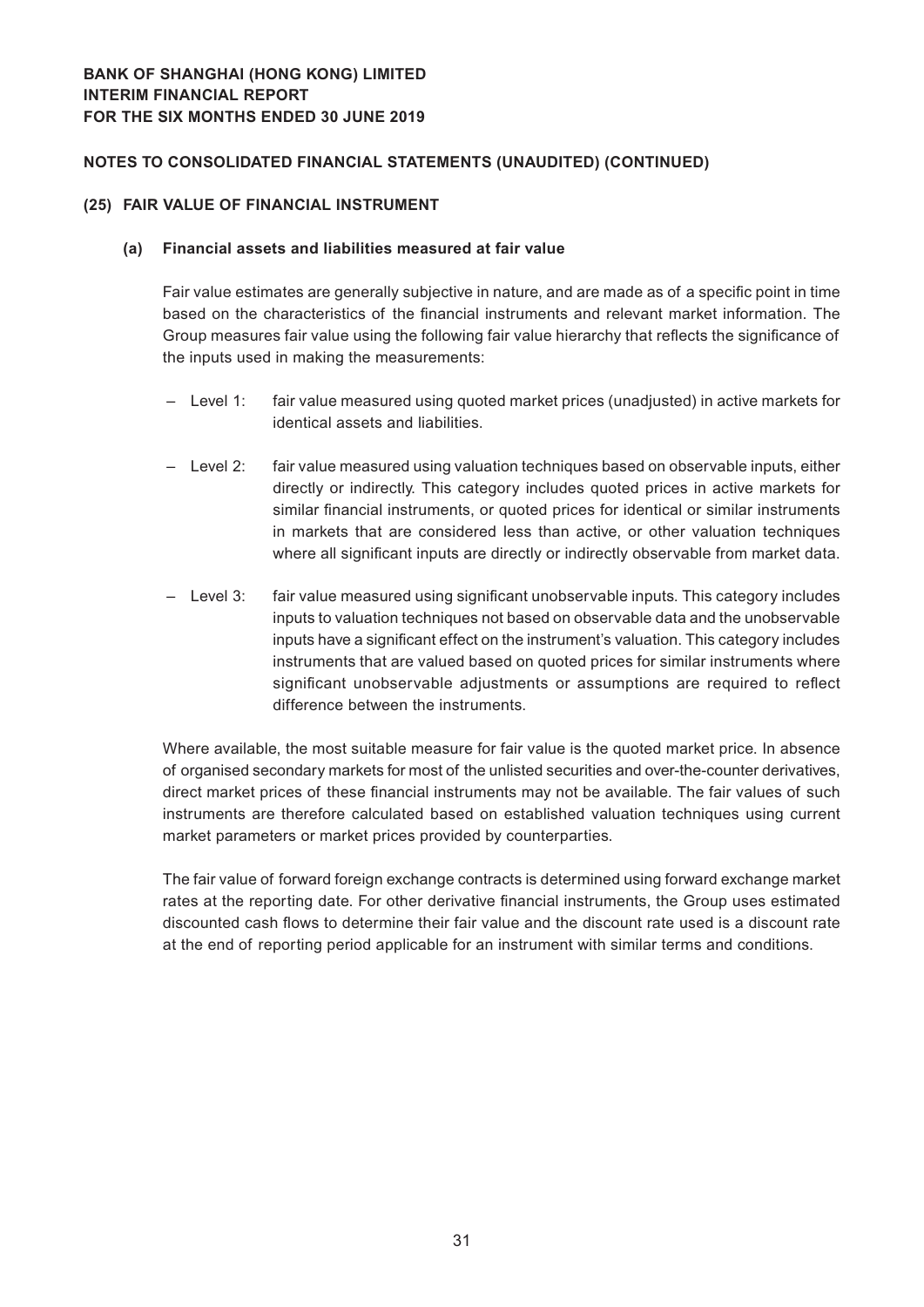## **(25) FAIR VALUE OF FINANCIAL INSTRUMENT (CONTINUED)**

#### **(a) Financial assets and liabilities measured at fair value (continued)**

The table below analyses financial instruments, measured at fair value as at 30 June 2019 and 31 December 2018, by the level in the fair value hierarchy into which the fair value treatment is categorised.

## **At 30 June 2019**

|                                                                              | Level 1<br>HK\$'000 | Level 2<br>HK\$'000 | Level 3<br>HK\$'000 | Total<br>HK\$'000 |
|------------------------------------------------------------------------------|---------------------|---------------------|---------------------|-------------------|
| <b>Recurring fair value</b><br>measurements                                  |                     |                     |                     |                   |
| <b>Assets</b>                                                                |                     |                     |                     |                   |
| Financial assets at fair value<br>through profit or loss                     | 54,961              | 53,904              | 551,416             | 660,281           |
| Derivative financial assets<br>(note 21)                                     |                     | 23,005              |                     | 23,005            |
| Investment securities at fair<br>value through other<br>comprehensive income |                     |                     |                     |                   |
| (note 15)                                                                    | 284,453             | 5,817,274           |                     | 6,101,727         |
| <b>Liabilities</b>                                                           |                     |                     |                     |                   |
| <b>Trading liabilities</b>                                                   | 8,585               |                     | 113,605             | 122,190           |
| Derivative financial liabilities<br>(note 21)                                |                     | 25,572              |                     | 25,572            |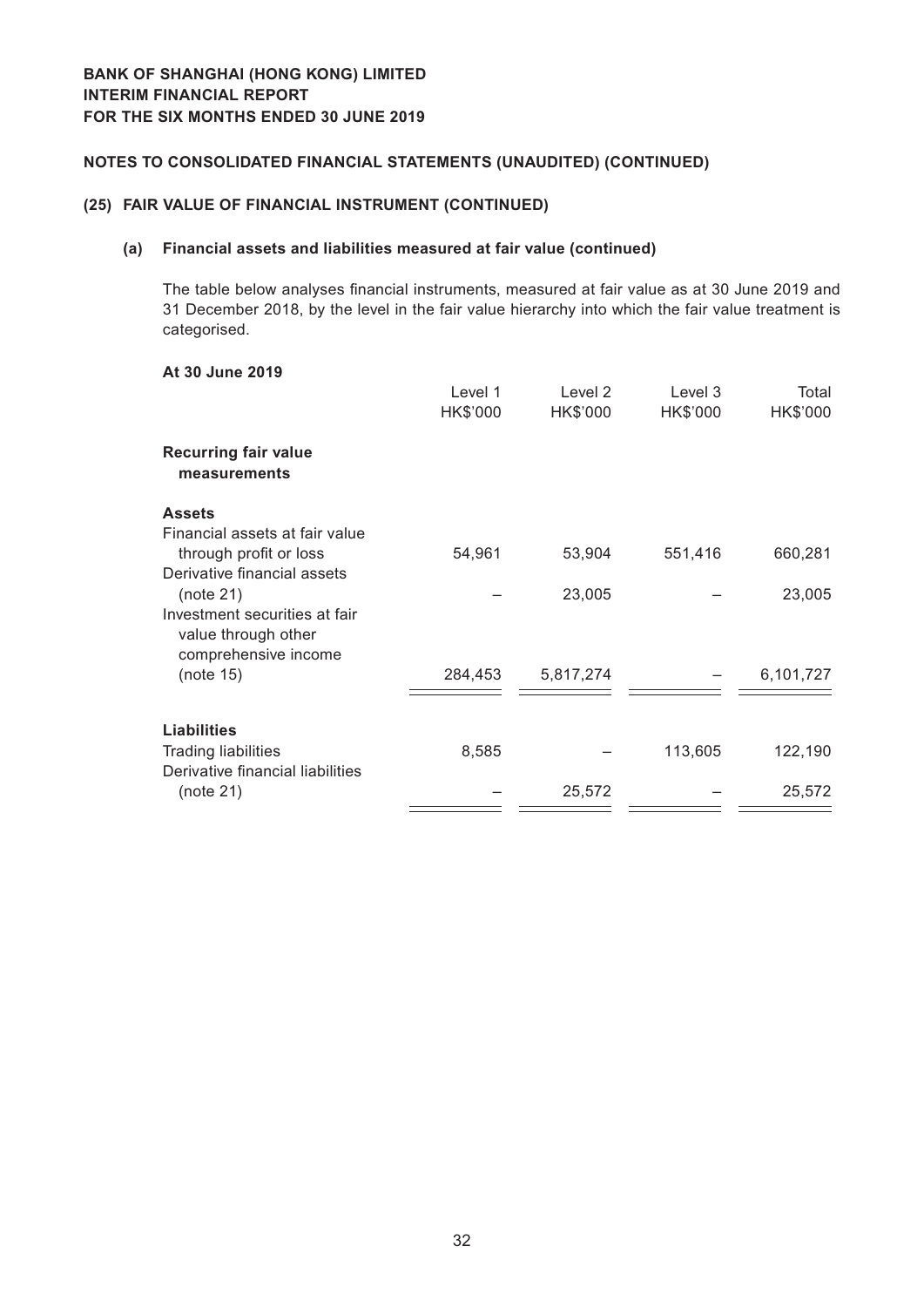#### **(25) FAIR VALUE OF FINANCIAL INSTRUMENT (CONTINUED)**

#### **(a) Financial assets and liabilities measured at fair value (continued) At 31 December 2018**

| <b>Recurring fair value</b><br>measurements                                          | Level 1<br>HK\$'000 | Level 2<br>HK\$'000 | Level 3<br>HK\$'000 | Total<br>HK\$'000 |
|--------------------------------------------------------------------------------------|---------------------|---------------------|---------------------|-------------------|
| <b>Assets</b>                                                                        |                     |                     |                     |                   |
| Financial assets at fair value<br>through profit or loss                             | 19,192              |                     | 267,832             | 287,024           |
| Derivative financial assets<br>(note 21)                                             |                     | 32,787              |                     | 32,787            |
| Investment securities at fair<br>value through other<br>comprehensive income         |                     |                     |                     |                   |
| (note 15)                                                                            | 832,923             | 4,415,526           |                     | 5,248,449         |
|                                                                                      |                     |                     |                     |                   |
| <b>Liabilities</b><br><b>Trading liabilities</b><br>Derivative financial liabilities | 8,159               |                     |                     | 8,159             |
| (note 21)                                                                            |                     | 48,430              |                     | 48,430            |

During the six months ended 30 June 2019 and the year of 2018, there were no transfers of financial instruments between Level 1 and Level 2. The Group's policy is to recognise transfers between levels of fair value hierarchy as at the end of the reporting period in which they occur.

The fair value of the debt securities in Level 2 is determined using broker quotes as at the end of the reporting period.

#### *Valuation of financial instruments with significant unobservable inputs*

The fair value of fair value through other comprehensive income/investment securities and trading liabilities in Level 3 is determined using significant inputs from the most recent transactions. As at 30 June 2019, it is estimated that with all other variable held constant, an increase/decrease in the price of same products by 5% would have increased/decreased the Group's equity by \$16.5 million (2018: \$4.9 million).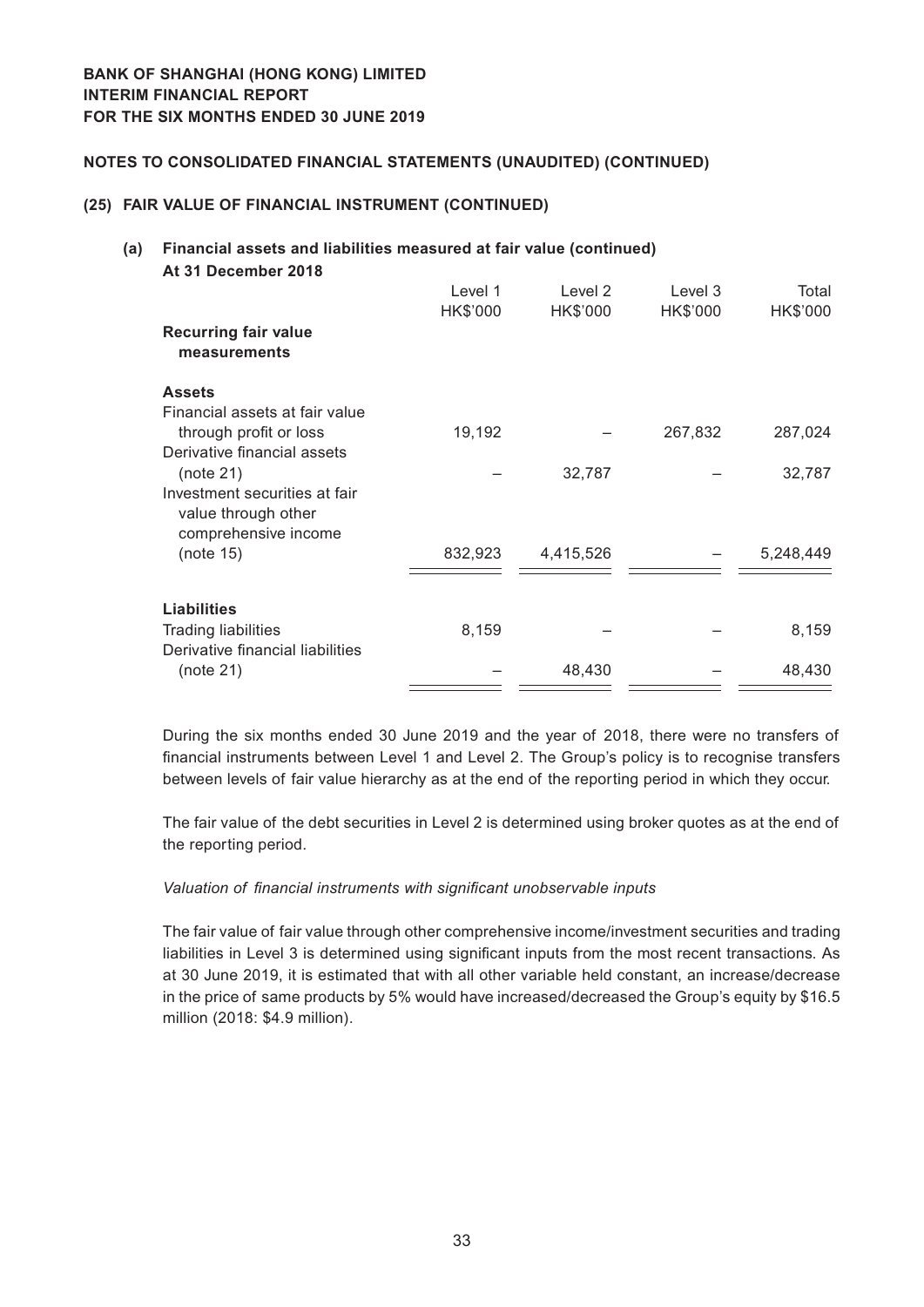#### **(25) FAIR VALUE OF FINANCIAL INSTRUMENT (CONTINUED)**

#### **(a) Financial assets and liabilities measured at fair value (continued)**

The movement during the period in the balance of these Level 3 fair value measurements are as follows:

|                                                                                                                           |                                                            | Liabilities                      |                                                           |                                               |                                                    |
|---------------------------------------------------------------------------------------------------------------------------|------------------------------------------------------------|----------------------------------|-----------------------------------------------------------|-----------------------------------------------|----------------------------------------------------|
|                                                                                                                           | Wealth<br>management<br>products<br>from banks<br>HK\$'000 | Convertible<br>bonds<br>HK\$'000 | Unlisted<br>issued notes<br>and put<br>option<br>HK\$'000 | Unlisted<br>equity<br>investments<br>HK\$'000 | Unlisted<br>issued<br>notes<br>payable<br>HK\$'000 |
|                                                                                                                           |                                                            |                                  |                                                           |                                               |                                                    |
| At 1 January 2019                                                                                                         |                                                            | 239,075                          | 22,769                                                    | 5,988                                         |                                                    |
| Payment for purchases                                                                                                     | 62,483                                                     | 658,909                          |                                                           | 19,449                                        |                                                    |
| Issued during the period                                                                                                  |                                                            |                                  |                                                           |                                               | (113, 605)                                         |
| Disposal/redemption for the products                                                                                      | (53, 394)                                                  | (403, 298)                       |                                                           |                                               |                                                    |
| Other changes                                                                                                             |                                                            | (504)                            | (48)                                                      | (13)                                          |                                                    |
| At 30 June 2019                                                                                                           | 9,089                                                      | 494,182                          | 22,721                                                    | 25,424                                        | (113, 605)                                         |
| Total gains or losses for the period<br>reclassified from other comprehensive<br>income on disposal                       |                                                            |                                  |                                                           |                                               |                                                    |
| Total gains or losses for the period<br>included in profit or loss for assets held<br>at the end of the reporting period: |                                                            |                                  |                                                           |                                               |                                                    |
| - Other operating income                                                                                                  | 239                                                        |                                  |                                                           |                                               |                                                    |
| - Interest income                                                                                                         |                                                            | 13,047                           | 760                                                       |                                               |                                                    |
| - Interest expense                                                                                                        |                                                            |                                  |                                                           |                                               | (318)                                              |

## **(b) Financial assets and liabilities not measured at fair value**

Financial assets and liabilities that were presented not at their fair value on the consolidated statement of financial position mainly represented cash and balances with banks and central bank, placements with and advances to banks, loans and advances to customers and investment securities at amortised costs. These financial assets were measured at amortised cost less impairment. Financial liabilities not presented at their fair value on the consolidated statement of financial position mainly included deposits from banks, deposits from customers and certificates of deposit issued. These financial liabilities were measured at amortised cost.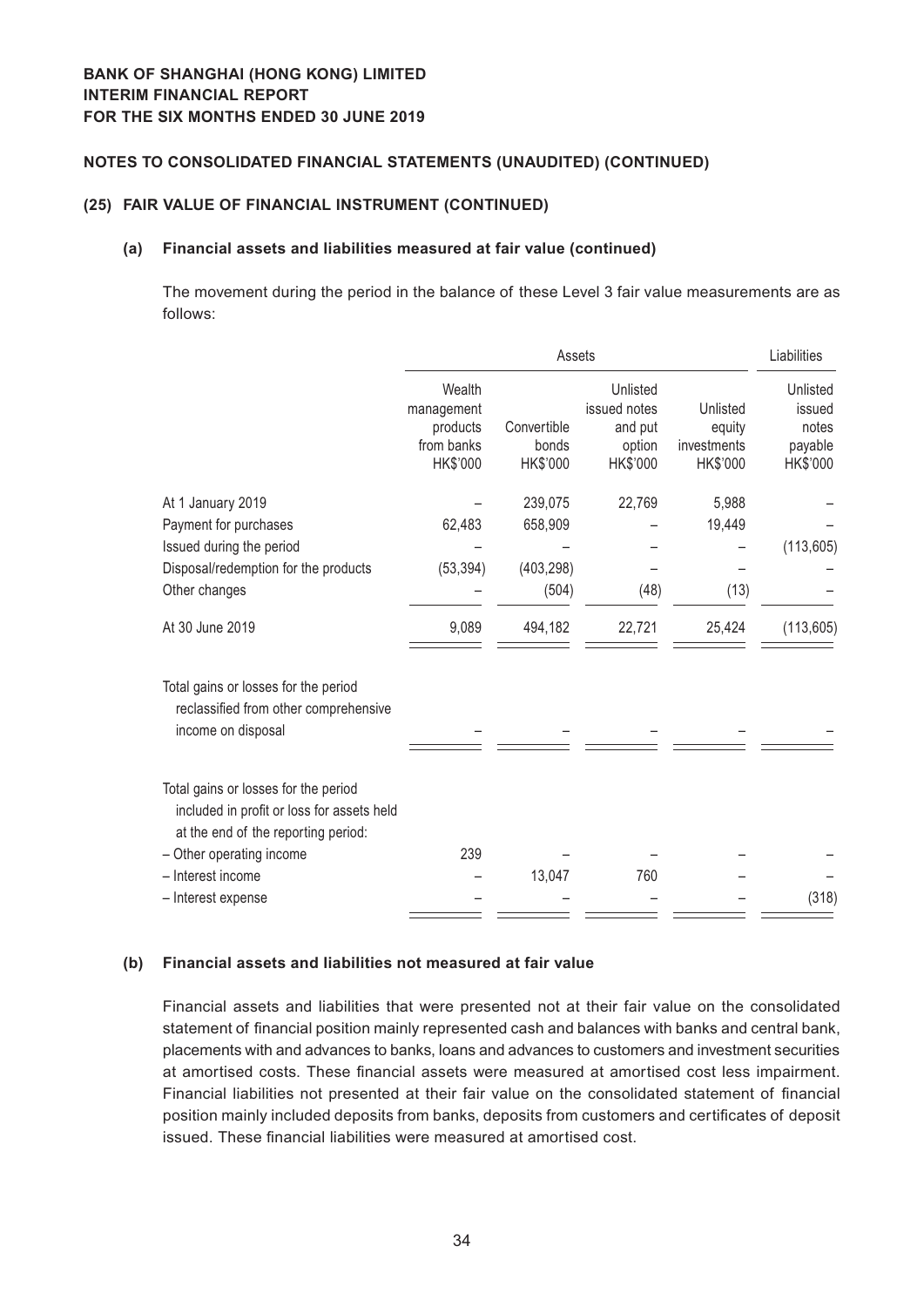## **(25) FAIR VALUE OF FINANCIAL INSTRUMENT (CONTINUED)**

#### **(b) Financial assets and liabilities not measured at fair value (continued)**

The Group assessed that the differences between fair values and carrying amounts of those financial assets and liabilities not presented on the Group's consolidated statement of financial position at their fair values are minimal as most of the Group's financial assets and liabilities are either short-term or priced at floating rates, except for the following financial instruments, for which their carrying amounts and fair value and the level of fair value hierarchy are disclosed below:

|                           |                        |                           | Fair value measurements as at<br>30 June 2019 categorised into |                                   |          |  |
|---------------------------|------------------------|---------------------------|----------------------------------------------------------------|-----------------------------------|----------|--|
|                           |                        |                           |                                                                |                                   |          |  |
|                           | Carrying               | Fair                      |                                                                |                                   |          |  |
|                           | amounts at             | value at                  |                                                                |                                   |          |  |
|                           |                        | 30 June 2019 30 June 2019 | Level 1                                                        | Level <sub>2</sub>                | Level 3  |  |
|                           | HK\$'000               | HK\$'000                  | HK\$'000                                                       | HK\$'000                          | HK\$'000 |  |
| <b>Assets</b>             |                        |                           |                                                                |                                   |          |  |
| Investments securities at |                        |                           |                                                                |                                   |          |  |
| amortised cost (Note 15)  | 3,665,225              | 3,597,912                 | 698,579                                                        | 2,899,333                         |          |  |
|                           |                        |                           |                                                                |                                   |          |  |
|                           |                        |                           |                                                                |                                   |          |  |
|                           |                        |                           |                                                                | Fair value measurements as at     |          |  |
|                           |                        |                           |                                                                | 31 December 2018 categorised into |          |  |
|                           |                        | Fair                      |                                                                |                                   |          |  |
|                           | Carrying<br>amounts at | value at                  |                                                                |                                   |          |  |
|                           | 31 December            | 31 December               |                                                                |                                   |          |  |
|                           | 2018                   | 2018                      | Level 1                                                        | Level <sub>2</sub>                | Level 3  |  |
|                           | HK\$'000               | HK\$'000                  | HK\$'000                                                       | HK\$'000                          | HK\$'000 |  |
| <b>Assets</b>             |                        |                           |                                                                |                                   |          |  |
| Investments securities at |                        |                           |                                                                |                                   |          |  |

## **(26) MATERIAL RELATED PARTY TRANSACTIONS**

There were no changes in the related party transactions described in the Group's Directors' Report and Consolidated Financial Statements for the year ended 31 December 2018 that have had a material impact on the financial position or performance of the Group in the first half of 2019.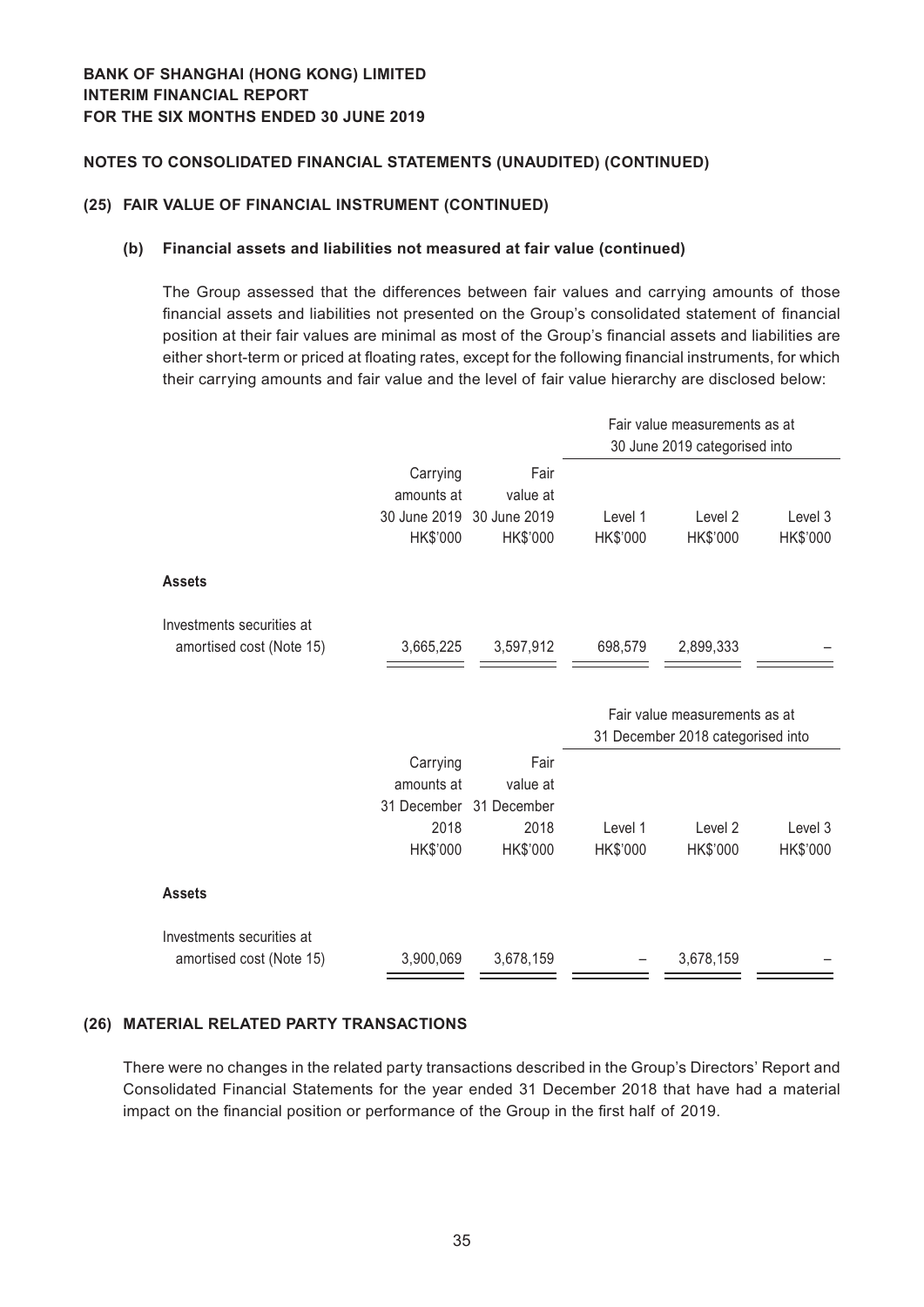# **BANK OF SHANGHAI (HONG KONG) LIMITED Interim financial report For the six months ended 30 June 2019**

# **Notes to Consolidated Financial Statements (Unaudited ) (CONTINUED)**

## **(27) IMMEDIATE AND ULTIMATE HOLDING COMPANY**

As at 30 June 2019, the Company's immediate and ultimate holding company was Bank of Shanghai Co., Ltd., which is incorporated in the People's Republic of China. Bank of Shanghai Co., Ltd. produces financial statements available for public access.